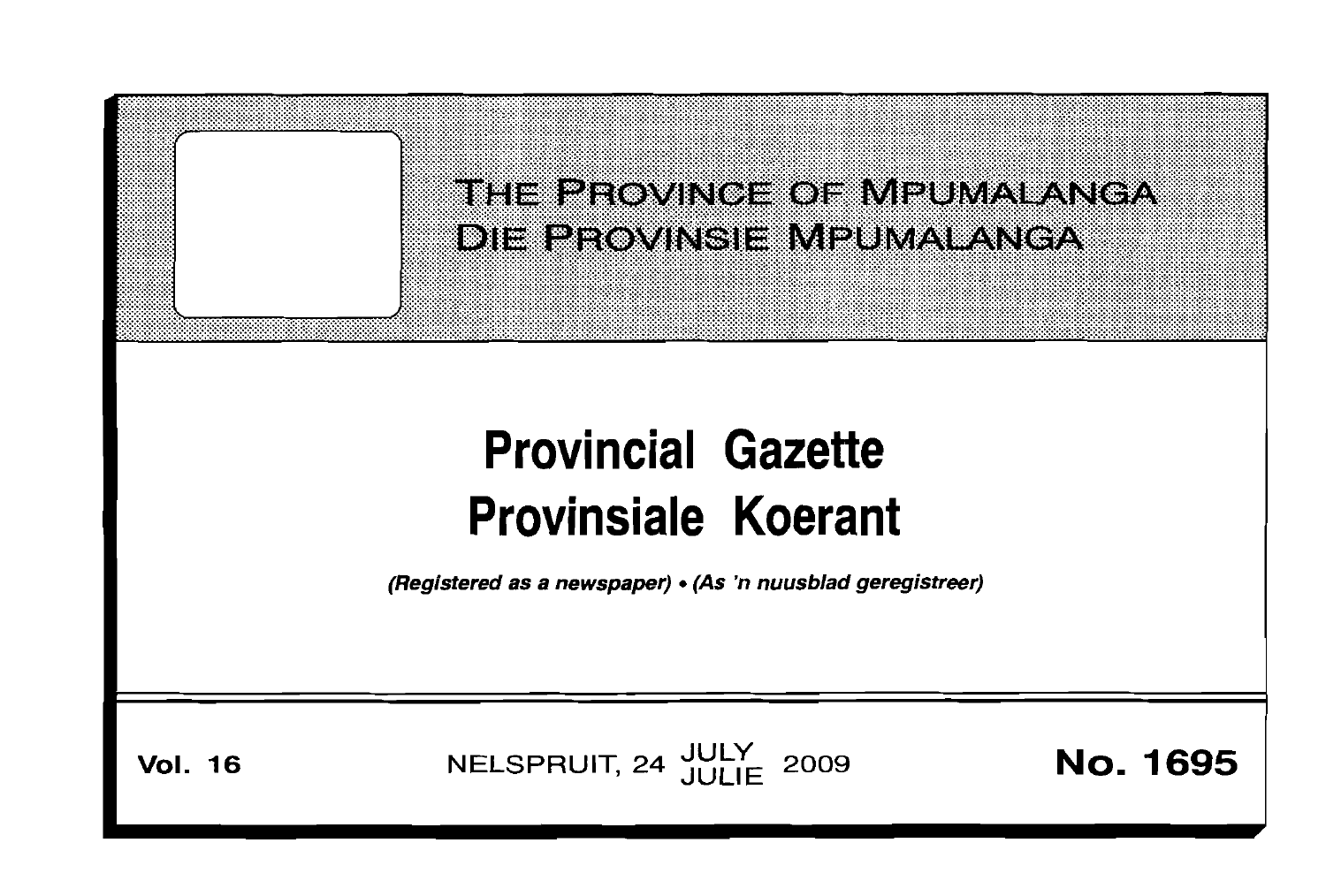| No.                                                       | <b>CONTENTS · INHOUD</b>                                                                                        | Page<br>No. | Gazette<br>No. |  |  |  |
|-----------------------------------------------------------|-----------------------------------------------------------------------------------------------------------------|-------------|----------------|--|--|--|
| <b>GENERAL NOTICES · ALGEMENE KENNISGEWINGS</b>           |                                                                                                                 |             |                |  |  |  |
| 195                                                       |                                                                                                                 | 8           | 1695           |  |  |  |
| 195                                                       |                                                                                                                 | 8           | 1695           |  |  |  |
| 196                                                       |                                                                                                                 | 8           | 1695           |  |  |  |
| 196                                                       |                                                                                                                 | 9           | 1695           |  |  |  |
| 197                                                       | Development Facilitation Act (67/1995): Establishment of land development area: Portion 44, Klipkopje 228 JT    | 13          | 1695           |  |  |  |
| 199                                                       |                                                                                                                 | 9           | 1695           |  |  |  |
| 199                                                       |                                                                                                                 | 9           | 1695           |  |  |  |
| 200                                                       |                                                                                                                 | 10          | 1695           |  |  |  |
| 200                                                       |                                                                                                                 | 10          | 1695           |  |  |  |
| 201                                                       |                                                                                                                 | 10          | 1695           |  |  |  |
| 201                                                       |                                                                                                                 | 11          | 1695           |  |  |  |
| 202                                                       | Town-planning and Townships Ordinance (15/1986): Establishment of township: Delmas Extension 26                 | 11          | 1695           |  |  |  |
| 202                                                       |                                                                                                                 | 11          | 1695           |  |  |  |
| 203                                                       | Local Government: Municipal Property Rates Act (6/2004): Appointment of members: Valuation Appeal Board:        | 12          | 1695           |  |  |  |
| 204                                                       |                                                                                                                 | 12          | 1695           |  |  |  |
| 205                                                       | Black Administration Act (38/1927): Land Use and Planning Regulations, 293: Permanent park closure, subdivision | 16          | 1695           |  |  |  |
| LOCAL AUTHORITY NOTICES . PLAASLIKE BESTUURSKENNISGEWINGS |                                                                                                                 |             |                |  |  |  |
| 161                                                       | Town-planning and Townships Ordinance (15/1986): Establishment of township: Modimolle Extension 33              | 18          | 1695           |  |  |  |
| 161                                                       |                                                                                                                 | 18          | 1695           |  |  |  |
| 169                                                       | Town-planning and Townships Ordinance (15/1986): Govan Mbeki Municipality: Secunda Amendment Scheme 132         | 18          | 1695           |  |  |  |
| 170                                                       |                                                                                                                 | 19          | 1695           |  |  |  |
| 171                                                       | Local Government Ordinance (17/1939): Steve Tshwete Local Municipality: Permanent closure: Park Erf 6317,       | 19          | 1695           |  |  |  |
| 172                                                       | Town-planning and Townships Ordinance (15/1986): Establishment of township: Middelburg Extension 39             | 19          | 1695           |  |  |  |
| 172                                                       |                                                                                                                 | 20          | 1695           |  |  |  |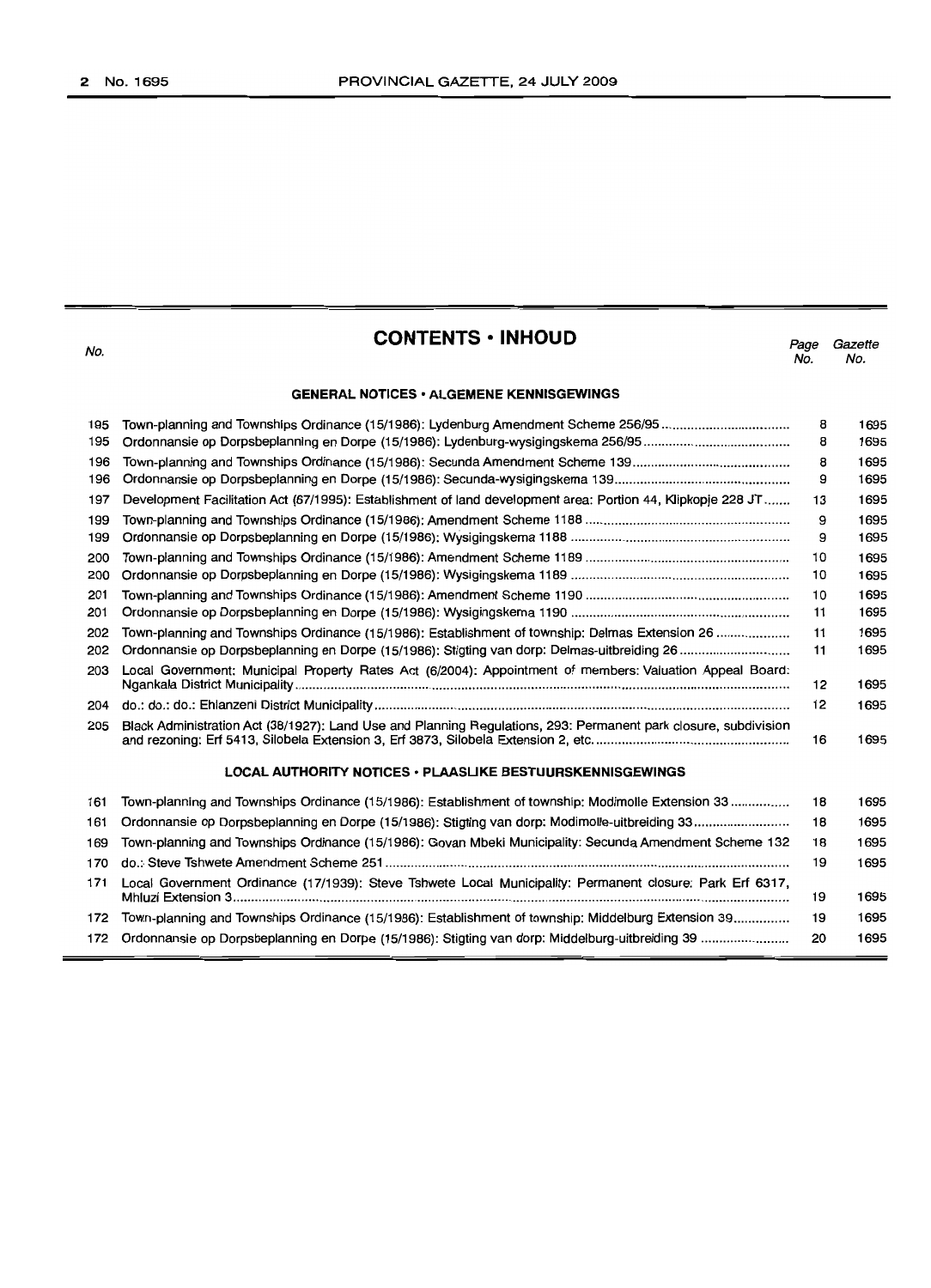| <b>IMPORTANT NOTICE</b>                                                                                                                                            |  |  |  |  |  |
|--------------------------------------------------------------------------------------------------------------------------------------------------------------------|--|--|--|--|--|
| The                                                                                                                                                                |  |  |  |  |  |
| <b>Mpumalanga Province Provincial Gazette Function</b>                                                                                                             |  |  |  |  |  |
| will be transferred to the                                                                                                                                         |  |  |  |  |  |
| <b>Government Printer</b> in Pretoria                                                                                                                              |  |  |  |  |  |
| as from 1 April 2005                                                                                                                                               |  |  |  |  |  |
| <b>NEW PARTICULARS ARE AS FOLLOWS:</b>                                                                                                                             |  |  |  |  |  |
| <b>Postal address:</b><br><b>Physical address:</b>                                                                                                                 |  |  |  |  |  |
| Private Bag X85<br><b>Government Printing Works</b><br>Pretoria<br>149 Bosman Street<br>0001<br>Pretoria                                                           |  |  |  |  |  |
| <b>New contact persons:</b> Louise Fourie Tel.: (012) 334-4686<br>Mrs H. Wolmarans Tel.: (012) 334-4591                                                            |  |  |  |  |  |
| Fax number: (012) 323-8805                                                                                                                                         |  |  |  |  |  |
| E-mail address: hester.wolmarans@gpw.gov.za<br>louise.fourie@gpw.gov.za                                                                                            |  |  |  |  |  |
| <b>Contact persons for subscribers:</b>                                                                                                                            |  |  |  |  |  |
| Mrs S. M. Milanzi Tel.: (012) 334-4734<br>Mrs J. Wehmeyer Tel.: (012) 334-4753<br>Fax.: (012) 323-9574                                                             |  |  |  |  |  |
| This phase-in period is to commence from 18 March 2005 (suggest date of advert)<br>and notice comes into operation as from 1 April 2005.                           |  |  |  |  |  |
| Subscribers and all other stakeholders are advised to send their advertisements<br>directly to the Government Printing Works, two weeks before the 1st April 2005. |  |  |  |  |  |
| In future, adverts have to be paid in advance<br>before being published in the Gazette.                                                                            |  |  |  |  |  |

**AWIE VAN ZVL** Advertising Manager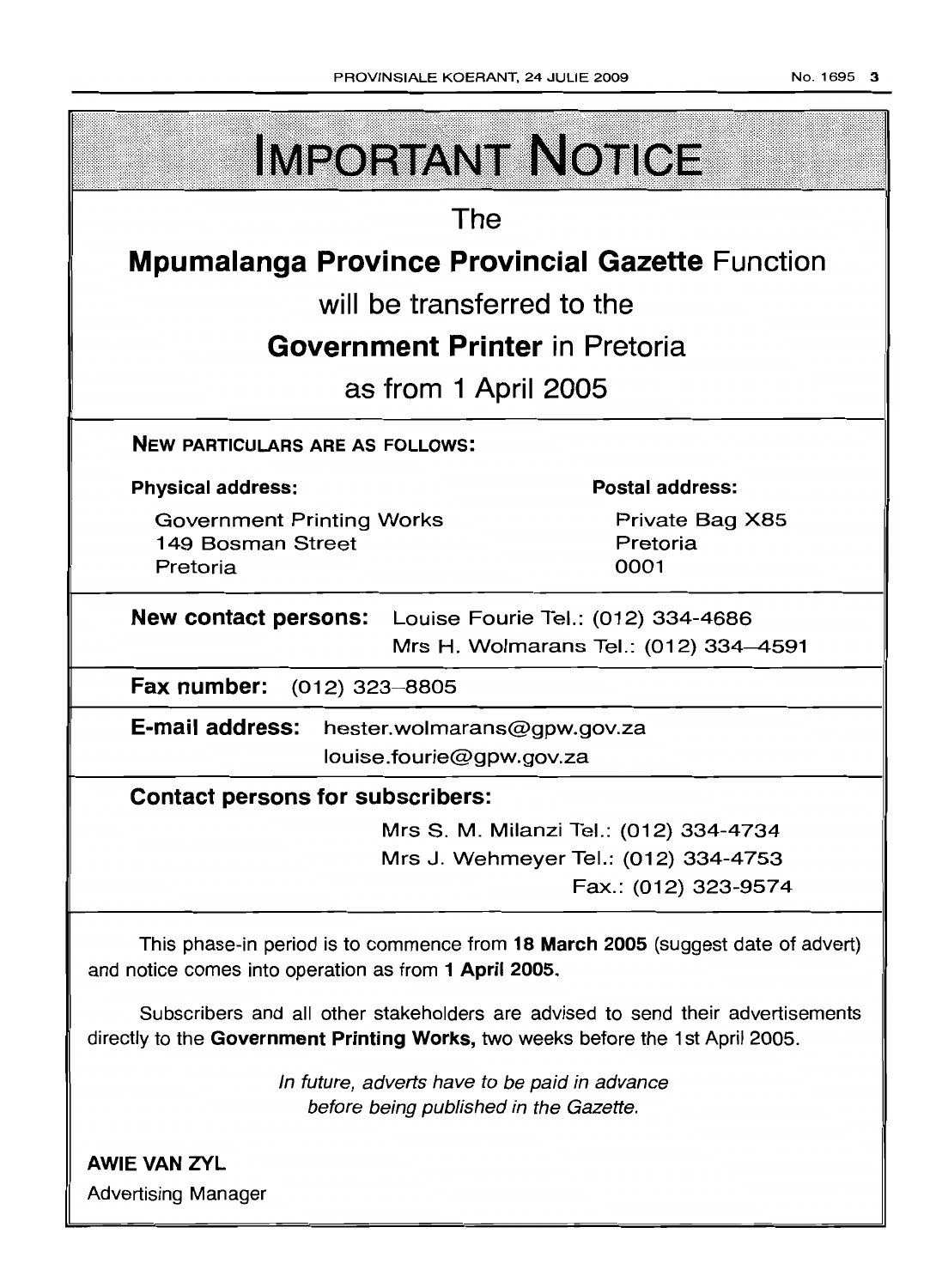| IT IS THE CLIENTS RESPONSIBILITY TO ENSURE THAT THE CORRECT AMOUNT IS PAID<br>AT THE CASHIER OR DEPOSITED INTO THE GOVERNMENT PRINTING WORKS BANK<br>ACCOUNT AND ALSO THAT THE REQUISITION/COVERING LETTER TOGETHER WITH<br>THE ADVERTISEMENTS AND THE PROOF OF DEPOSIT REACHES THE GOVERNMENT<br>PRINTING WORKS IN TIME FOR INSERTION IN THE PROVINCIAL GAZETTE.<br>NO ADVERTISEMENTS WILL BE PLACED WITHOUT PRIOR PROOF OF PRE-PAYMENT.<br>$\frac{1}{4}$ page R 187.37 |                                                                                                                                 |  |  |  |  |
|--------------------------------------------------------------------------------------------------------------------------------------------------------------------------------------------------------------------------------------------------------------------------------------------------------------------------------------------------------------------------------------------------------------------------------------------------------------------------|---------------------------------------------------------------------------------------------------------------------------------|--|--|--|--|
|                                                                                                                                                                                                                                                                                                                                                                                                                                                                          | Letter Type: Arial<br><b>Size: 10</b><br>Line Spacing: At:<br>Exactly<br>11pt                                                   |  |  |  |  |
| <b>A PRICE</b><br><b>INCREASE OF</b><br><b>8,5% WILL BE</b><br><b>EFFECTIVE ON</b><br><b>ALL TARIFFS</b><br><b>FROM</b><br>1 MAY 2008                                                                                                                                                                                                                                                                                                                                    | $\frac{1}{4}$ page R 374.75<br>Letter Type: Arial<br>Size: 10<br>Line Spacing: At:<br>Exactly<br>11pt                           |  |  |  |  |
| $\cdot$                                                                                                                                                                                                                                                                                                                                                                                                                                                                  | $\frac{1}{4}$ page R 562.13<br>Size: 10<br>Letter Type: Arial<br>Line Spacing: At:                                              |  |  |  |  |
|                                                                                                                                                                                                                                                                                                                                                                                                                                                                          | Exactly<br>11pt<br>$\frac{1}{4}$ page R 749.50<br>Letter Type: Arial<br><b>Size: 10</b><br>Line Spacing: At:<br>Exactly<br>11pt |  |  |  |  |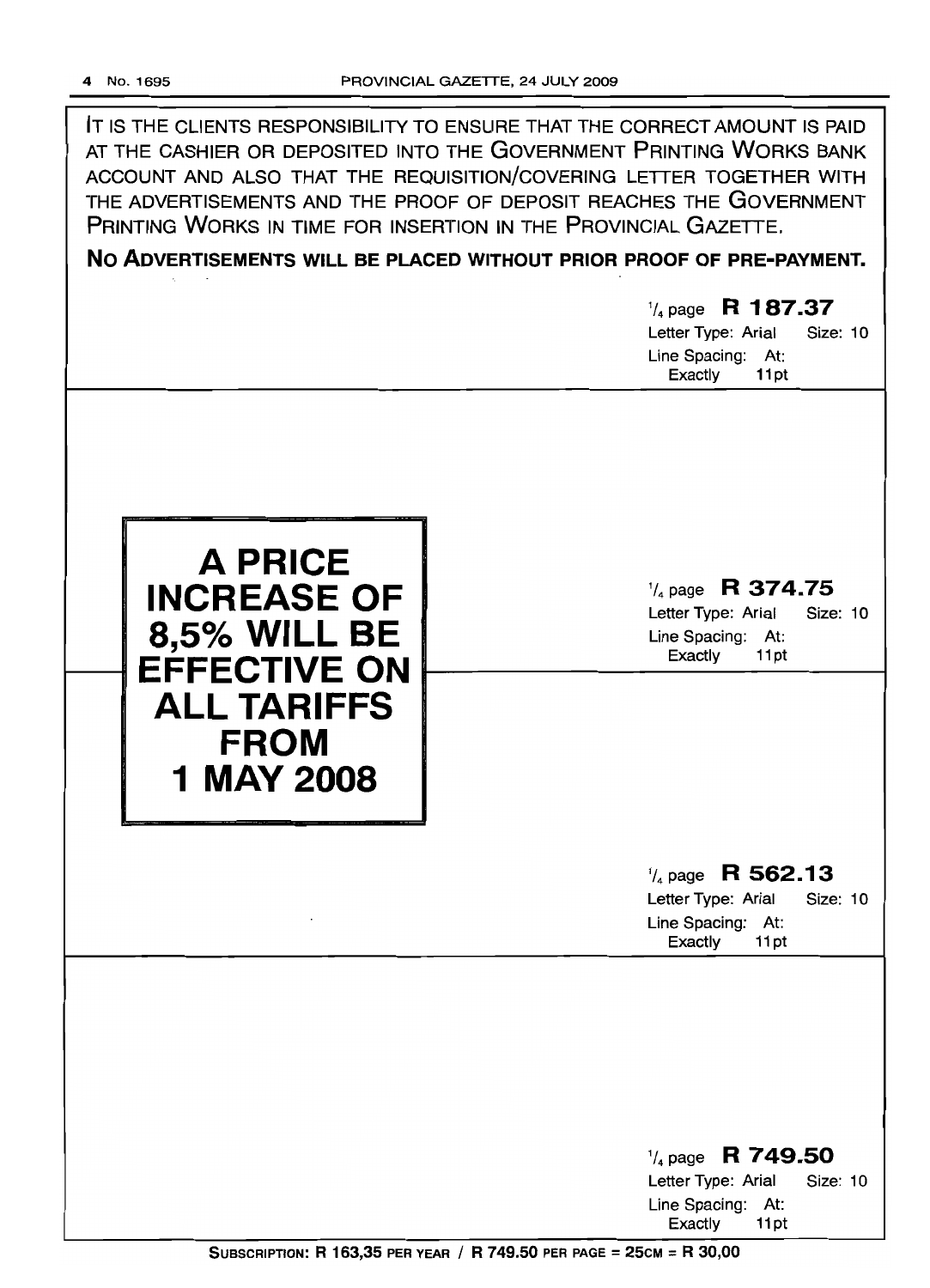

## **CONDITIONS FOR PUBLICATION OF NOTICES**

## **CLOSING TIMES FOR THE ACCEPTANCE OF NOTICES**

- 1. (1) The Mpumalanga Province Provincial Gazette is published every week on Friday, and the closing time for the acceptance of notices which have to appear in the Mpumalanga Province Provincial Gazette on any particular Friday, is **15:00 two weeks prior to the publication date.** Should any Friday coincide with a public holiday, the publication date remains unchanged. However, the closing date for acceptance of advertisements moves backwards accordingly, in order to allow for ten working days prior to the publication date.
	- (2) The date for the publication of a **separate** Mpumalanga Province Provincial Gazette is negotiable.
- 2. (1) Copy of notices received **after closing time** will be held over for publication in the next Mpumalanga Province Provincial Gazette.
	- (2) Amendment or changes in copy of notices cannot be undertaken unless instructions are received **before 10:00 on Thursdays.**
	- (3) Copy of notices for publication or amendments of original copy can not be accepted over the telephone and must be brought about by letter, by fax or by hand. The Government Printer will not be liable for any amendments done erroneously.
	- (4) In the case of cancellations a refund of the cost of a notice will be considered only if the instruction to cancel has been received on or before the stipulated closing time as indicated in paragraph 2 (2).

## **ApPROVAL OF NOTICES**

3. In the event where a cheque, submitted by an advertiser to the Government Printer as payment, is dishonoured, then the Government Printer reserves the right to refuse such client further access to the Mpumalanga Province Provincial Gazette untill any outstanding debts to the Government Printer is settled in full.

## **THE GOVERNMENT PRINTER INDEMNIFIED AGAINST LIABILITY**

- 4. The Government Printer will assume no liability in respect of-
	- (1) any delay in the publication of a notice or publication of such notice on any date other than that stipulated by the advertiser;
	- (2) erroneous classification of a notice, or the placement of such notice in any section or under any heading other than the section or heading stipulated by the advertiser;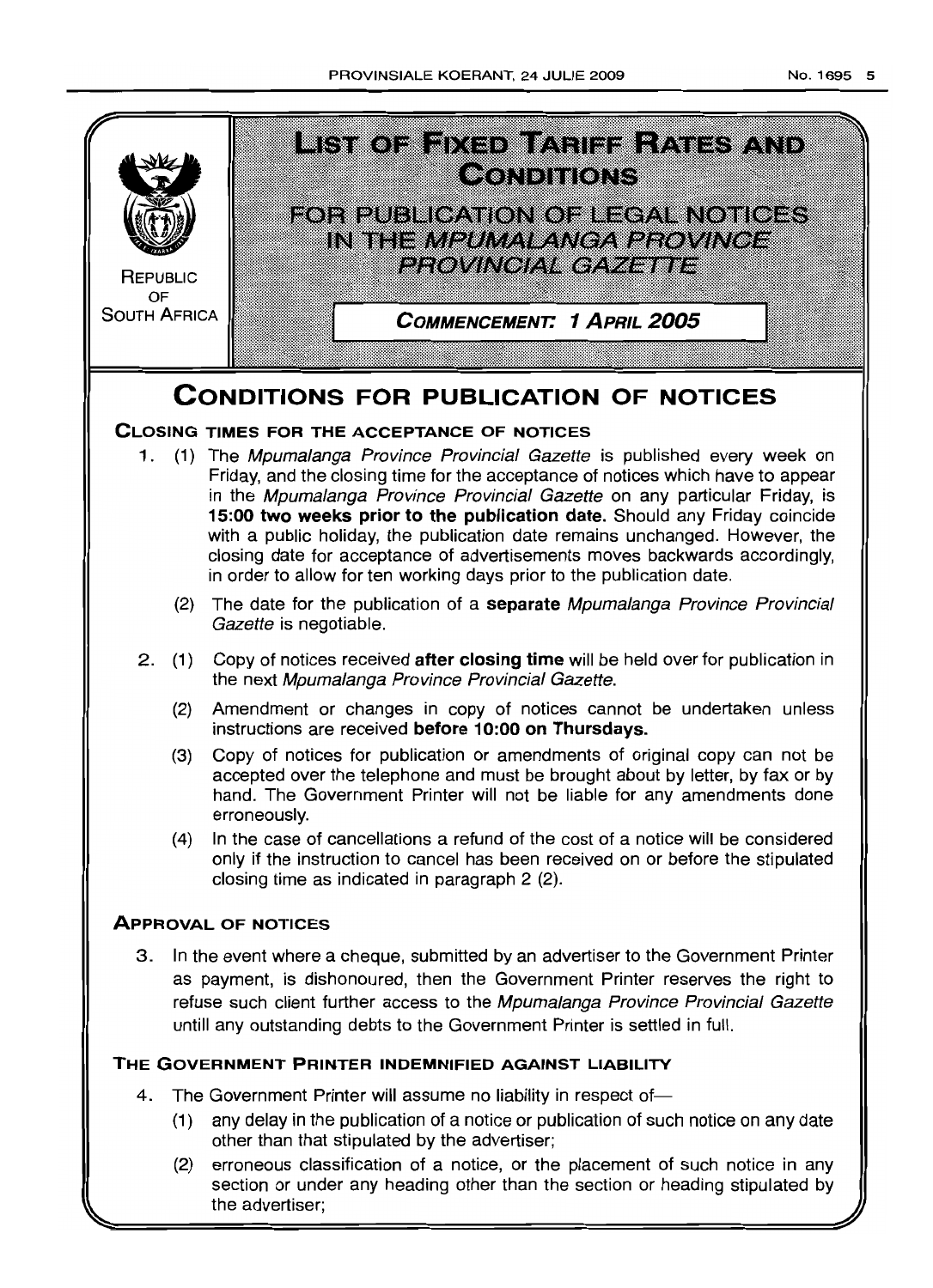(3) any editing, revision, omission, typographical errors or errors resulting from faint or indistinct copy.

## LIABILITY OF ADVERTISER

5. Advertisers will be held liable for any compensation and costs arising from any action which may be instituted against the Government Printer in consequence of the publication of any notice.

## **COPY**

- 6. Copy of notices must be typed on one side of the paper only and may not constitute part of any covering letter or document.
- 7. At the top of any copy, and set well apart from the notice. the following must be stated:

Where applicable

- (1) The heading under which the notice is to appear.
- (2) The cost of publication applicable to the notice, in accordance with the "Word Count Table".

## PAYMENT OF COST

- 9. With effect from 1 April 2005 no notice will be accepted for publication unless the cost of the insertion(s) is prepaid in CASH or by CHEQUE or POSTAL ORDERS. It can be arranged that money can be paid into the banking account of the Government Printer, in which case the deposit slip accompanies the advertisement before publication thereof.
- 10. (1) The cost of a notice must be calculated by the advertiser in accordance with the word count table.
	- (2) Where there is any doubt about the cost of publication of a notice, and in the case of copy, an enquiry, accompanied by the relevant copy, should be addressed to the Advertising Section, Government Printing Works, Private Bag X85, Pretoria, 0001 [Fax: (012) 323-8805], before publication.
- 11 . Overpayment resulting from miscalculation on the part of the advertiser of the cost of publication of a notice will not be refunded, unless the advertiser furnishes adequate reasons why such miscalculation occurred. In the event of underpayments, the difference will be recovered from the advertiser, and the notice(s) will not be published until such time as the full cost of such publication has been duly paid in cash or by cheque or postal orders, or into the banking account.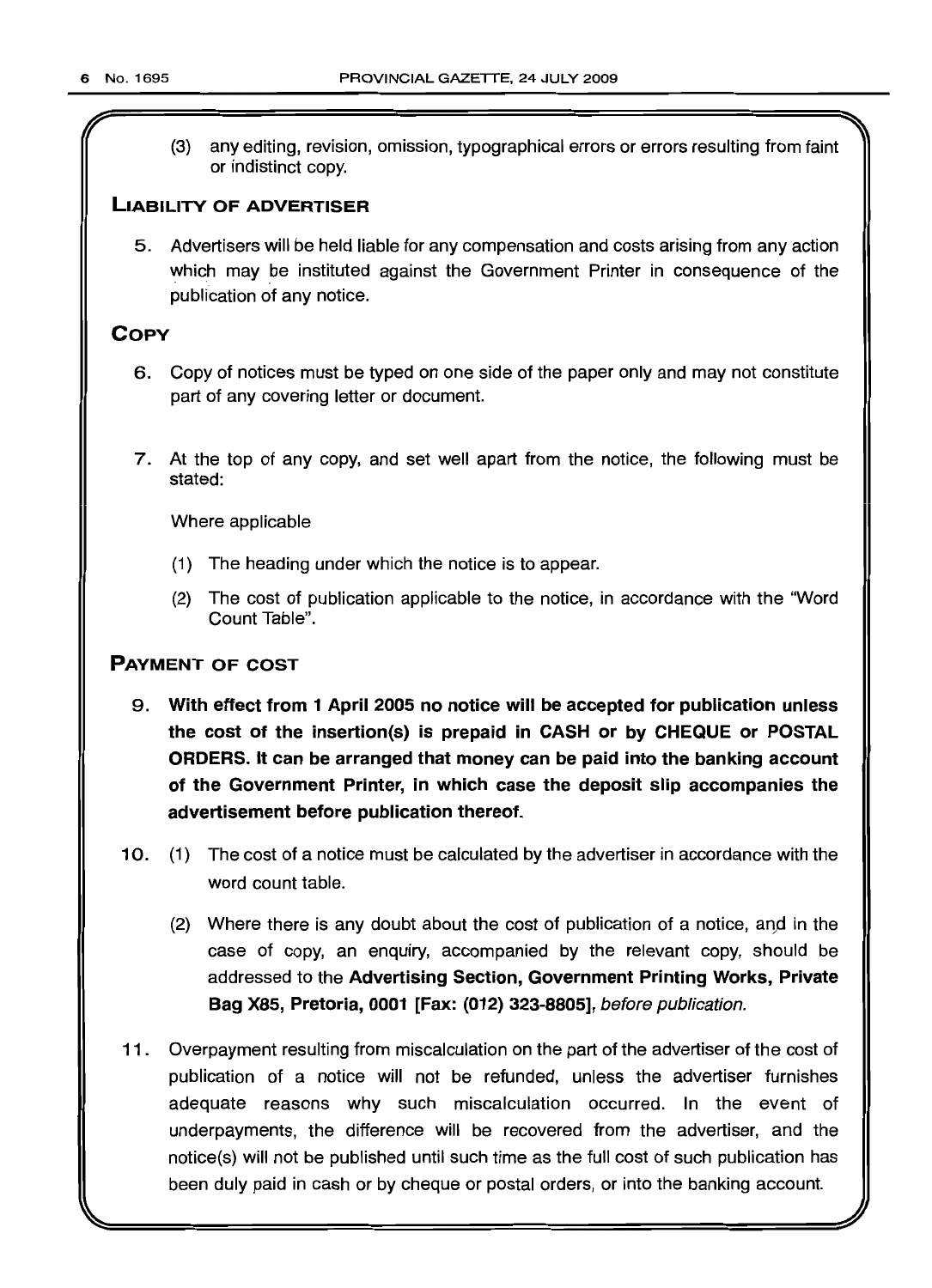- 12. In the event of a notice being cancelled, a refund will be made only if no cost regarding the placing of the notice has been incurred by the Government Printing Works.
- 13. The Government Printer reserves the right to levy an additional charge in cases where notices, the cost of which has been calculated in accordance with the Word Count Table, are subsequently found to be excessively lengthy or to contain overmuch or complicated tabulation.

## PROOF OF PUBLICATION

14. Copies of the Mpumalanga Province Provincial Gazette which may be required as proof of publication, may be ordered from the Government Printer at the ruling price. The Government Printer will assume no liability for any failure to post such Mpumalanga Province Provincial Gazette(s) or for any delay in despatching it/them.

# **GOVERNMENT PRINTERS BANK ACCOUNT PARTICULARS**

Bank: ABSA

BOSMAN STREET

Account No.: 4057114016

Branch code: 632005

Reference No.: 00000047

Fax No.: (012) 323 8805

## Enquiries:

| Mrs. L. Fourie    | Tel.: (012) 334-4686 |
|-------------------|----------------------|
| Mrs. H. Wolmarans | Tel.: (012) 334-4591 |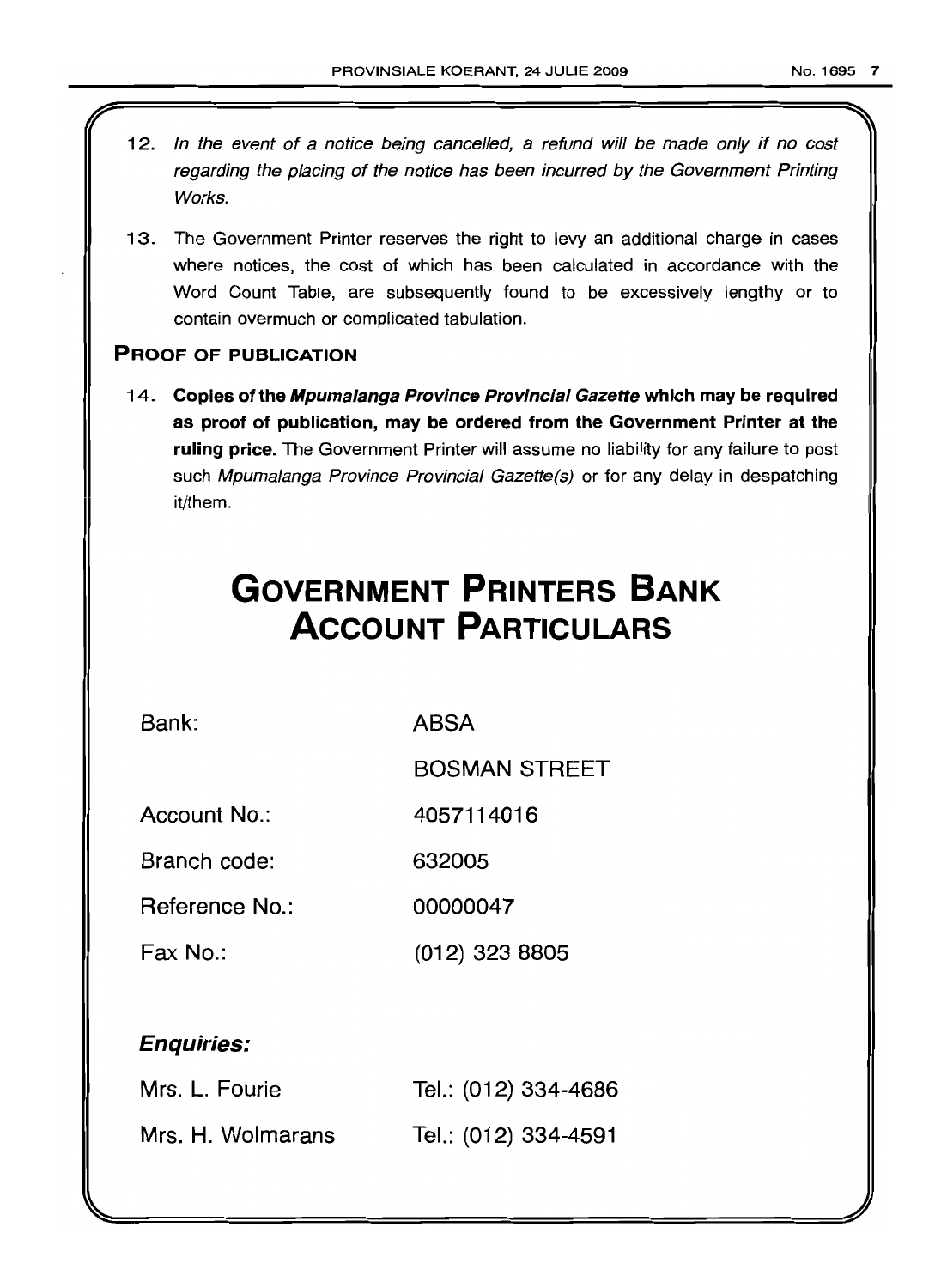## **GENERAL NOTICES • ALGEMENE KENNISGEWINGS**

#### **NOTICE 195 OF 2009**

#### **LVDENBURG AMENDMENT SCHEME** 256/95

NOTICE OF APPLICATION FOR THE AMENDMENT OF A TOWN-PLANNING SCHEME IN TERMS OF SECTION 56 (1) (b) (i) OF THE TOWN-PLANNING AND TOWNSHIPS ORDINANCE, 1986 (ORDINANCE 15 OF 1986)

I, Liezl van Niekerk, being the authorised agent of the owner of the property, hereby give notice in terms of section 56 (1) (b) (i) of the Town-planning and Township Ordinance, 1986 (Ordinance 15 of 1986), that I have applied to Thaba Chweu Municipality for the amendment of the town-planning scheme known as Lydenburg Town-planning Scheme, 1995, by the rezoning of Portion 2 (a portion of Portion 1) of Erf 19, Lydenburg, from "Residential 1" to "Business 1" with specific conditions to allow for the existing auto electrical business.

Particulars of this application will lie for inspection during normal office hours at the office of the Town Planner: Technical Services, Room 33, Thaba Chweu Local Municipality, for the period of 28 days from 17 July 2009.

Objections to or representation in respect of the application must be lodged with or made in writing and in duplicate to the Municipal Manager at the above address or at P.O. Box 61, Lydenburg, 1120, within a period of 28 days from 17 July 2009.

Address of applicant: Liezl van Niekerk, PO Box 7106, Nelspruit, 1200. Tel: (013) 741-4086. Cell: 082 370 9194. E-mail: Ivnplan@telkomsa.net

#### **KENNISGEWING 195 VAN 2009**

**•**

#### **LVDENBURG·WVSIGINGSKEMA** 256/95

KENNISGEWING VAN AANSOEK OM WYSIGING VAN 'N DORPSBEPLANNINGSKEMA INGEVOLGE ARTIKEL 56 (1) (b) (i) VAN DIE ORDONNANSIE OP DORPSBEPLANNING EN DORPE, 1986 (ORDONNANSIE 15 VAN 1986)

Ek, Liezl van Niekerk, synde die gemagtigde agent van die eienaar van die eiendom hieronder vermeld, gee hiermee ingevolge artikel 56 (1) (b) (i) van Ordonnansie op Dorpsbeplanning en Dorpe, 1986 (Ordonnansie 15 van 1986), kennis dat ek by Thaba Chweu Munisipaliteit aansoek gedoen het om die wysiging van die dorpsbeplanningskema, bekend as Lydenburg Dorpsbeplanningskema, 1995, vir die hersonering van Gedeelte 2 ('n gedeelte van Gedeelte 1) van Erf 19, Lydenburg, van "Residensieel 1" na "Besigheid 1" met spesifieke voorwaardes om voorsiening te maak vir die bestaande auto elektriese besigheid.

Besonderhede van die bogenoemde aansoek lê ter insae gedurende gewone kantoorure by die Stadsbeplanner: Tegniese Dienste, Kamer 33, Thaba Chweu Plaaslike Munisipaliteit: Lydenburg vir 'n tydperk van 28 dae vanaf 17 Julie 2009.

Besware teen of vertoë ten opsigte van die aansoek moet binne 'n tydperk van 28 dae vanaf 17 Julie 2009 skriftelik en in tweevoud by die Stadsbeplanner: Tegniese Dienste by die bovermelde adres of aan die Stadsbeplanner: Tegniese Dienste, Thaba Chweu Plaaslike Munisipaliteit, Posbus 61, Lydenburg, 1120, ingedien of gerig word.

Adres van applikant: Liezl van Niekerk, Posbus 7106, Nelspruit, 1200. Tel: (013) 741-4086. Sel: 082 370 9194. E-pos: Ivnplan@telkomsa.net

17-24

#### **NOTICE 196 OF 2009**

SCHEDULE 8

#### [Regulation 11 (2)]

NOTICE OF APPLICATION FOR AMENDMENT OF TOWN-PLANNING SCHEME IN TERMS OF SECTION 56 (1) (b) (i) OF THE TOWN-PLANNING AND TOWNSHIPS ORDINANCE, 1986 (ORDINANCE 15 OF 1986)

#### SECUNDA AMENDMENT **SCHEME 139**

I, Thomas Philippus Ie Roux, being the authorised agent of the owner of Erf 5664, Secunda Extension 16, hereby give notice in terms of section 56 (1) (b) (i) of the Town-planning and Townships Ordinance, 1986, that I have applied to the Govan Mbeki Municipality for the amendment of the town-planning scheme known as Secunda Town-planning Scheme, 1993, for the rezoning of the property situated at 26 Langkloof Street from "Residential 1" to "Special".

Particulars of the application will lie for inspection during normal office hours at the office of the Municipal Manager, Central Business Area, Secunda for the period of 28 days from 17 July 2009.

Objections to or representations in respect of the application must be lodged with or made in writing to the Municipal Manager at the above address or at Private Bag X1017, Secunda, 2302, within a period of 28 days from 17 July 2009.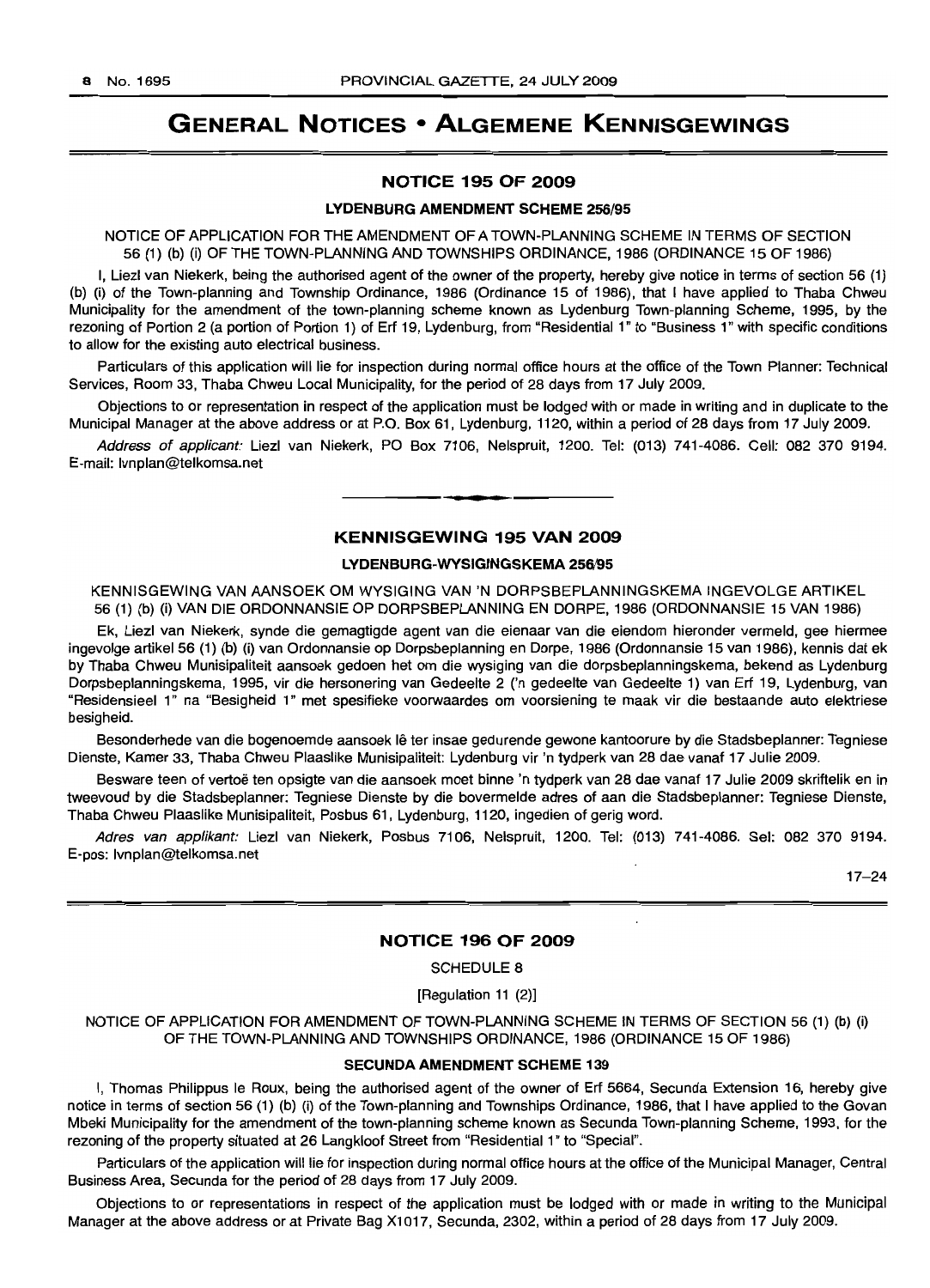## **KENNISGEWING 196 VAN 2009**

BYLAE 8

[Regulasie 11 (2)]

KENNISGEWING VAN AANSOEK OM WYSIGING VAN DORPSBEPLANNINGSKEMA INGEVOLGE ARTIKEL 56 (1) (b) (i) VAN DIE ORDONNANSIE OP DORPSBEPLANNING EN DORPE, 1986 (ORDONNANSIE 15 VAN 1986)

#### **SECUNDA·WYSIGINGSKEMA** 139

Ek, Thomas Philippus Ie Roux, synde die gemagtigde agent van die eienaar van Erf 5664, Secunda Uitbreiding 16 gee hiermee ingevolge artikel 56 (1) (b) (i) van die Ordonnansie op Dorpsbeplanning en Dorpe, 1986, kennis dat ek by Govan Mbeki Munisipaliteit aansoek gedoen het om die wysiging van die dorpsbeplanningskema bekend as Secunda-dorpsbeplanningskema, 1993, deur die hersonering van die eiendom geleë te Langkloofstraat 26 vanaf "Residensieel 1" na "Spesiaal".

Besonderhede van die aansoek Ie ter insae gedurende gewone kantoorure by die kantoor van die Munisipale Bestuurder, Sentrale Besigheidsgebied, Secunda, 28 dae vanaf 17 Julie 2009 (die datum van eerste publikasie van hierdie kennisgewing).

Besware teen of vertoë ten opsigte van die aansoek moet binne 'n tydperk van 28 dae vanaf 17 Julie 2009 skriftelik by of tot die Munisipale Bestuurder by die bovermelde adres of by Govan Mbeki Munisipaliteit, Privaatsak X1017, Secunda, 2302, ingedien of gerig word.

17-24

#### **NOTICE 199 OF 2009**

#### **GA-NALAAMENDMENT SCHEME,** 1992

NOTICE OF APPLICATION FOR AMENDMENT OF TOWN-PLANNING SCHEME IN TERMS OF SECTION 56 (1) (b) (i) OF THE TOWN-PLANNING AND TOWNSHIPS ORDINANCE, 1986 (ORDINANCE 15 OF 1986), AMENDMENT SCHEME 1188

I, Vivienne Smith TRP (SA), of the firm Korsman van Wyk Town and Regional Planners, being the authorized agent of the owner of Erf 1/3636, Kriel Extension 2, hereby gives notice in terms of section 56 (1) (b) (i) of the Town-planning and Township Ordinance, 1986 (Ordinance 15 of 1986), that I have applied to eMalahleni Local Municipality, for the amendment of the town-planning scheme in operation known as Ga-Nala Town-planning Scheme, 1992, by the rezoning of the property described above, situated at 11 Mimosa Street in the township Kriel Extension 2, from "Residential 1" to "Residential 1" with Annexure 433.

Particulars of the application are open for inspection during normal office hours by the office of the Municipal Manager, City Planning Division, Third Floor, Civic Centre, Mandela Street, eMalahleni, for a period of 28 days from 24 July 2009 (the date of first publication of this notice).

Objections to or representations in respect of the application must be lodged in writing and in duplicate with the Municipal Manager at the above office or posted to him at P.O. Box 3, eMalahleni, 1035, within a period of 28 days from 24 July 2009.

Address of authorised agent: Korsman van Wyk Town and Regional Planners, Suite 295, Private Bag X7294, eMalahleni, 1035. Telephone: (013) 6500408. Fax: 086 663 6326. E-mail: admin@korsman.co.za .**- .**

### **KENNISGEWING 199 VAN 2009**

#### **GA·NALA WYSIGINGSKEMA,** 1992

KENNISGEWING VAN AANSOEK OM WYSIGING VAN DORPSBEPLANNINGSKEMA INGEVOLGE ARTIKEL 56 (1) (b) (i) VAN DIE ORDONNANSIE OP DORPSBEPLANNING EN DORPE, 1986 (ORDONNANSIE 15 VAN 1986), WYSIGINGSKEMA 1188

Ek, Vivienne Smith TRP (SA), van die firma Korsman van Wyk Stads- en Streekbeplanners, synde die gemagtigde agent van die geregistreerde eienaar van Erf 1/3636, Kriel Uitbreiding 2, gee hiermee ingevolge artikel 56 (1) (b) (i) van die Ordonnansie op Dorpsbeplanning en Dorpe, 1986 (Ordonnansie 15 van 1986), kennis dat ek by eMalahleni Plaaslike Munisipaliteit aansoen gedoek het om die wysiging van die dorpsbeplanningskema in werking bekend as Ga-Nala-Dorpsbeplanningskema, 1991, deur die hersonering van die eiendom hierbo beskryf, gelee te Mimosastraat 11, in die Dorpsgebied Kriel Uitbreiding 2, van "Residensieel 1" tot "Residensieel 1" met Bylaag 433.

Besonderhede van die aansoek lê gedurende kantoorure by die kantoor van die Munisipale Bestuurder, Stadsbeplannings afdeling, Derde Vloer, Burgersentrum, Mandelastraat, eMalahleni, vir 'n tydperk van 28 dae vanaf 24 Julie 2009 (die datum van eerste publikasie van hierdie kennisgewing) ter insae.

Besware teen of vertoë ten opsigte van die aansoek moet binne 'n tydperk van 28 dae vanaf 24 Julie 2009, skriftelik en in tweevoud by die Munisipale Bestuurder by bovermelde kantoor ingedien of aan hom by Posbus 3, eMalahleni, 1035, gepos word.

Adres van gemagtigde agent: Korsman van Wyk en Streekbeplanners, Suite 295, Privaatsak X7294, eMalahleni, 1035. Telefoon: (013) 650-0408. Fax: 086 663 6326. E-pos: admin@korsma.co.za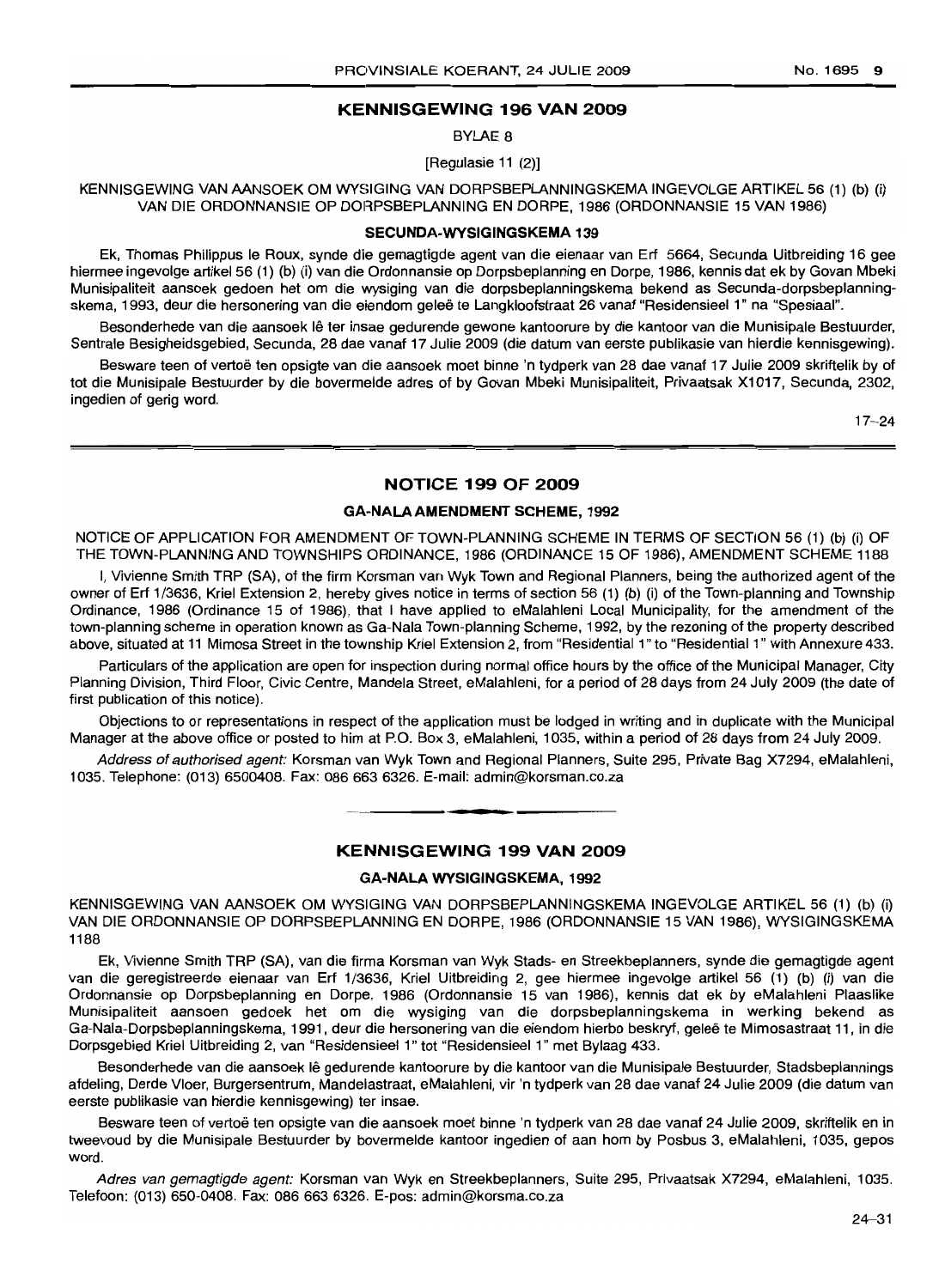#### NOTICE 200 OF 2009

#### EMALAHLENI AMENDMENT SCHEME, 1991

NOTICE OF APPLICATION FOR AMENDMENT OF TOWN-PLANNING SCHEME IN TERMS OF SECTION 56 (1) (b) (i) OF THE TOWN-PLANNING AND TOWNSHIPS ORDINANCE, 1986 (ORDINANCE 15 OF 1986) AMENDMENT SCHEME 1189

I, Vivienne Smith TRP (SA), of the firm Korsman van Wyk Town and Regional Planners, being the authorized agent of the owner of Erf 1974, Witbank Extension 10, hereby give notice in terms of section 56 (1) (b) (i) of the Town-planning and Townships Ordinance, 1986 (Ordinance 15 of 1986), that I have applied to eMalahleni Local Municipality, for the amendment of the town-planning scheme in operation known as eMalahleni Town-planning Scheme, 1991, by the rezoning of the property described above, situated at 10 Christiaan de Wet Street in the township Witbank, from "Residential 1" to "Special" with Annexure 434. .

Particulars of the application are open for inspection during normal office hours by the office of the Municipal Manager, City Planning Division, Third Floor; Civic Centre, Mandela Street, eMalahleni, for a period of 28 days from 24 July 2009 (the date of first publication of this notice).

Objections to or representations in respect of the application must be lodged in writing and in duplicate with the Municipal Manager at the above office or posted to him at P.O. Box 3, eMalahleni, 1035, within a period of 28 days from 24 July 2009.

Address of authorised agent: Korsman van Wyk Town and Regional Planners, Suite 295, Private Bag X7294, eMalahleni, 1035. Telephone: (013) 650-0408. Fax: 086 663 6326. E-mail: admin@korsman.co.za

**-**

### KENNISGEWING 200 VAN 2009

#### EMALAHLENI WYSIGINGSKEMA, 1991

KENNISGEWING VAN AANSOEK OM WYSIGING VAN DORPSBEPLANNINGSKEMA INGEVOLGE ARTIKEL 56 (1) (b) (i) VAN DIE ORDONNANSIE OP DORPSBEPLANNING EN DORPE, 1986 (ORDONNANSIE 15 VAN 1986) WYSIGING-SKEMA 1189

Ek, Vivienne Smith TRP (SA), van die firma Korsman van Wyk Stads- en Streekbeplanners, synde die gemagtigde agent van die geregistreerde eienaar van Erf 1974, Witbank Uitbreiding 10, gee hiermee ingevolge artikel 56 (1) (b) (i) van die Ordonnansie op Dorpsbeplanning en Dorpe, 1986 (Ordonnansie 15 van 1986), kennis dat ek by eMalahleni Plaaslike Munisipaliteit, aansoek gedoen het om die wysiging van die dorpsbeplanningskema in werking bekend as eMalahleni-Dorpsbeplanningskema, 1991, deur die hersonering van die eiendom hierbo beskryf, qelee te Christiaan de Wetstraat 10, in die Dorpsgebied Witbank X10, van "Residensieel 1" tot "Spesiaal" met Bylaag 434.

Besonderhede van die aansoek Ie gedurende kantoorure by die kantoor van die Munisipale Bestuurder, Stadsbeplannings Afdeling, Derde Vloer, Burgersentrum, Mandelastraat, eMalahleni, vir 'n tydperk van 28 dae vanaf 24 Julie 2009 (die datum van eerste publikasie van hierdie kennisgewing) ter insae.

Besware teen of vertoë ten opsigte van die aansoek moet binne 'n tydperk van 28 dae vanaf 24 Julie 2009, skriftelik en in tweevoud by die Munisipale Bestuurder by bovermelde kantoor ingedien of aan hom by Posbus 3, eMalahleni, 1035, gepos word.

Adres van gemagtigde agent: Korsman van Wyk en Streekbeplanners, Suite 295, Privaatsak X7294, eMalahleni, 1035. Telefoon: (013) 650-0408. Fax: 086 663 6326. E-pos: admin@korsman.co.za

24-31

## NOTICE 201 OF 2009

#### EMALAHLENI AMENDMENT SCHEME, 1991

NOTICE OF APPLICATION FOR AMENDMENT OF TOWN-PLANNING SCHEME IN TERMS OF SECTION 56 (1) (b) (i) OF THE TOWN-PLANNING AND TOWNSHIPS ORDINANCE, 1986 (ORDINANCE 15 OF 1986) AMENDMENT SCHEME 1190

I, Vivienne Smith TRP (SA), of the firm Korsman van Wyk Town and Regional Planners, being the authorized agent of the owner of remainder of Erf 2147, Hoëveldpark Extension 1, hereby gives notice in terms of section 56 (1) (b) (i) of the Town-planning and Townships Ordinance, 1986 (Ordinance 15 of 1986), that I have applied to eMalahleni Local Municipality, for the amendment of the town-planning scheme in operation known as eMalahleni Town-planning Scheme, 1991, by the rezoning of the property described above, situated at 31 Panorama Street in the township Hoeveldpark, from "Residential 1" to "Residential 1" with Annexure 435.

Particulars of the application are open for inspection during normal office hours by the office of the Municipal Manager, City Planning Division, Third Floor, Civic Centre, Mandela Street, eMalahleni, for a period of 28 days from 24 July 2009 (the date of first publication of this notice).

Objections to or representations in respect of the application must be lodged in writing and in duplicate with the Municipal Manager at the above office or posted to him at P.O. Box 3, eMalahleni, 1035, within a period of 28 days from 24 July 2009.

Address of authorised agent: Korsman van Wyk Town and Regional Planners, Suite 295, Private Bag X7294, eMalahleni, 1035. Telephone: (013) 650-0408. Fax: 086 663 6326. E-mail: admin@korsman.co.za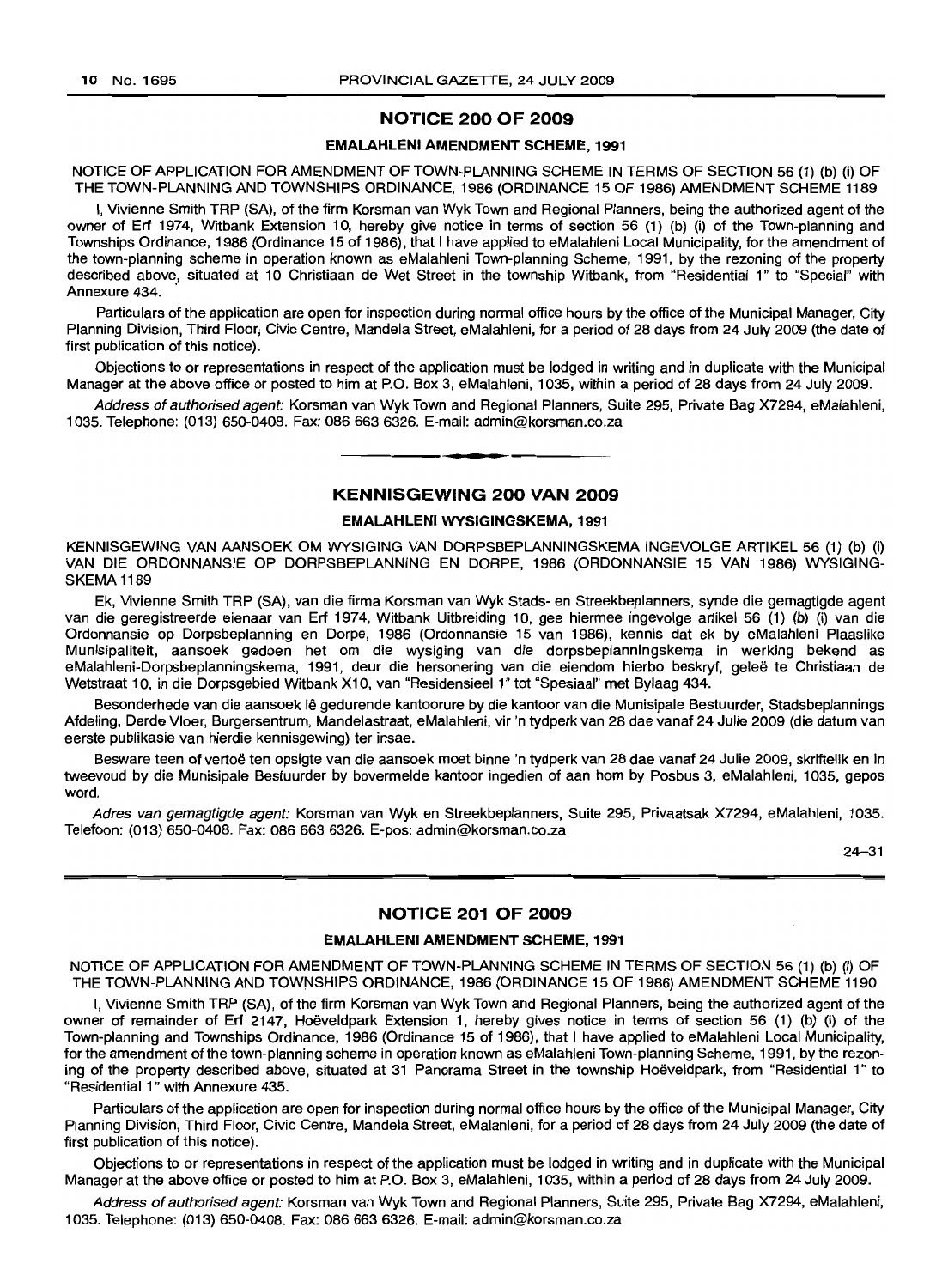### **KENNISGEWING 201 VAN 2009**

#### **EMALAHLENI WYSIGINGSKEMA, 1991**

KENNISGEWING VAN AANSOEK OM WYSIGING VAN DORPSBEPLANNINGSKEMA INGEVOLGE ARTIKEL 56 (1) (b) (i) VAN DIE ORDONNANSIE OP DORPSBEPLANNING EN DORPE, 1986 (ORDONNANSIE 15 VAN 1986) WYSIGINGSKEMA 1190

Ek, Vivienne Smith TRP (SA), van die firma Korsman van Wyk Stads- en Streekbeplanners, synde die gemagtigde agent van die geregistreerde eienaar van Restant van Erf 2147, Hoeveldpark Uitbreiding 1, gee hiermee ingevolge artikel 56 (1) (b) (i) van die Ordonnansie op Dorpsbeplanning en Dorpe, 1986 (Ordonnansie 15 van 1986), kennis dat ek by eMalahleni Plaaslike Munisipaliteit, aansoek gedoen het om die wysiging van die dorpsbeplanningskema in werking bekend as eMalahleni-Dorpsbeplanningskema, 1991, deur die hersonering van die eiendom hierbo beskryf, geleë te Panoramastraat 31, in die dorpsgebied Hoeveldpark, van "Residensieel 1" tot "Residensieel 1" met Bylaag 435.

Besonderhede van die aansoek lê gedurende kantoorure by die kantoor van die Munisipale Bestuurder, Stadsbeplannings Afdeling, Derde Vloer, Burgersentrum, Mandelastraat, eMalahleni, vir 'n tydperk van 28 dae vanaf 24 Julie 2009 (die datum van eerste pubiikasie van hierdie kennisgewing) ter insae.

Besware teen of vertoe ten opsigte van die aansoek moet binne 'n tydperk van 28 dae vanaf 24 Julie 2009, skriftelik en in tweevoud by die Munisipale Bestuurder by bovermelde kantoor ingedien of aan hom by Posbus 3, eMalahleni, 1035, gepos word.

Adres van gemagtigde agent: Korsman van Wyk en Streekbeplanners, Suite 295, Privaatsak X7294, eMalahleni, 1035. Telefoon: (013) 650-0408. Fax: 086 663 6326. E-pos: admin@korsman.co.za

24-31

#### **NOTICE 202 OF 2009**

SCHEDULE **11**

#### (Regulation 21)

#### NOTICE OF APPLICATION FOR ESTABLISHMENT OF TOWNSHIP

Delmas Local Municipality hereby give notice in terms of section 96 of the Town-planning and Townships Ordinance, 1986 (Ordinance 15 of 1986), that an application to establish a township referred to in the Annexure hereto, has been received by it.

Particulars of this application will lie for inspection during normal office hours at the office of the Municipal Manager: Delmas Local Municipality, Room 8, Ground Floor, corner Van der Walt and Samuel Streets, Delmas, 2210, for a period of 28 days from 24 July 2009.

Objections to or representations in respect of the application must be lodged with or made in writing and in duplicate to the above-mentioned address or at PO Box 6, Delmas, 2210, within a period of 28 days from 24 July 2009.

#### **ANNEXURE**

#### Name of township: **Delmas Extension** 26.

Full name of applicant: Planpractice Town Planners acting for McCain Foods South Africa (Pty) Ltd.

Number of erven in the proposed township and proposed land use zoning rights: 2 Erven: "Industrial 2" with a proposed Floor Space Ratio of 2.4. The purpose of the application is to regularise the existing use of the land for industrial purposes.

Description of land on which township is to be established: Union Forests Plantation Agricultural Holdings: Holding 179 and Portion 74 (a portion of Portion 5) of the farm Leeuwpoort 205 IR, Mpumalanga Province.

Locality of the proposed township: The proposed township is located directly west of and abutting on Provincial Road (Road R42) from where access is gained. The proposed township is located approximately 3 kilometres north of the Delmas CBD. Botleng, an existing settlement, and various extensions of Botleng, are located east and north-east of the proposed township.

Address of agent: Planpractice, PO Box 35895, Menlo Park, Pretoria, 0102. Tel: (012) 362-1741. Fax: (012) 362-0983. E-mail: peter@planpractice.co.za

#### **KENNISGEWING 202 VAN 2009**

**• •**

#### KENNISGEWING VAN AANSOEK OM STIGTING VAN DORP

Delmas Plaaslike Munisipaliteit gee hiermee ingevolge artikel 96 van die Dorpsbeplanning en Dorpe Ordonnansie, 1986 (Ordonnansie 15 van 1986), kennis dat 'n aansoek om 'n dorp in die Bylae hierby genoem te stig, deur hom ontvang is.

Besonderhede van bogenoemde aansoek Iê ter insae gedurende gewone kantoorure by die Munisipale Bestuurder: Delmas Plaaslike Munisipaliteit, Kamer 8, Grondvloer, hoek van Van der Walt- en Samuelstraat, Delmas, 2210, vir 'n tydperk van 28 dae vanaf 24 Julie 2009.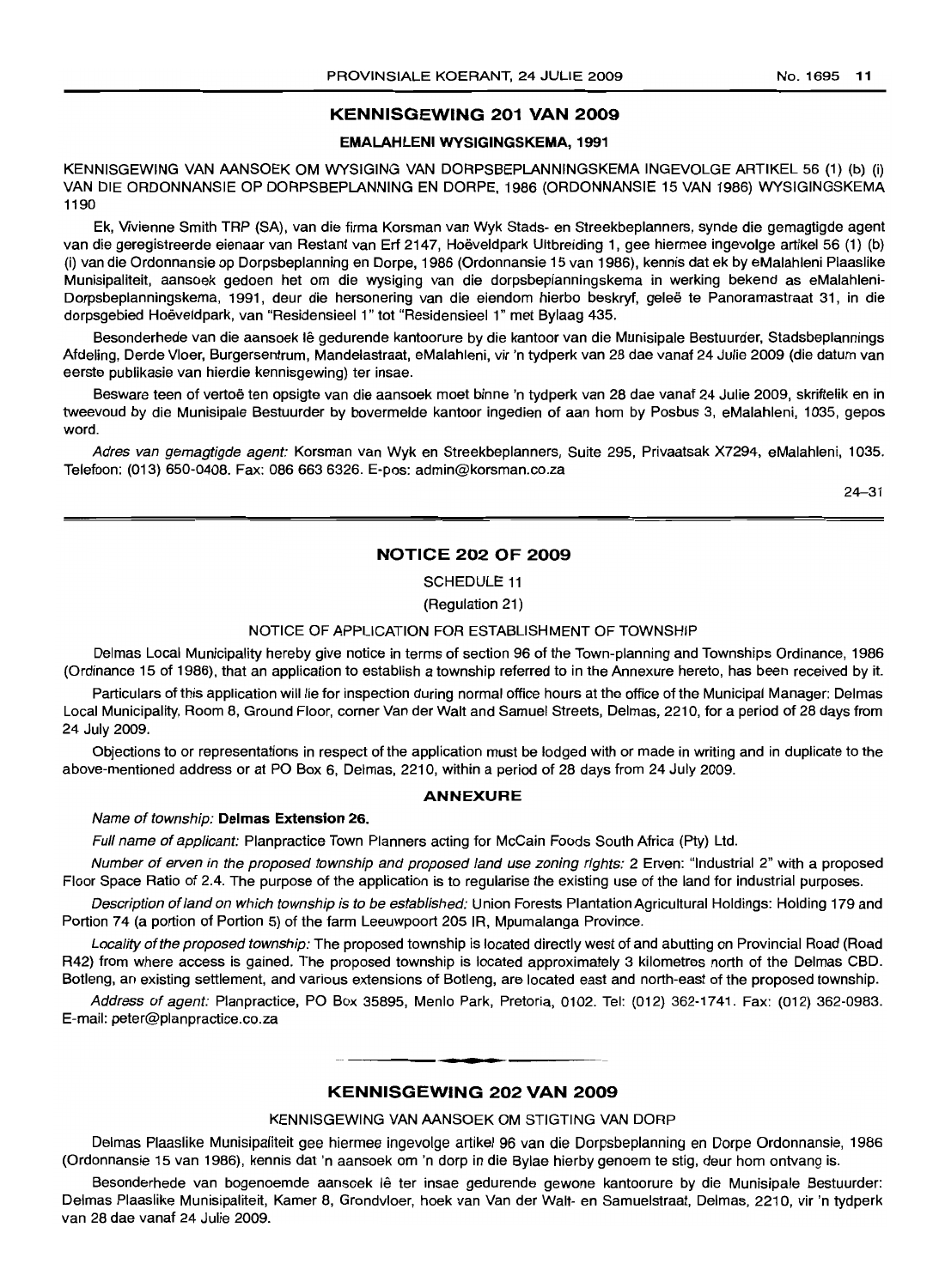Besware teen of vertoë ten opsigte van die aansoek moet binne 'n tydperk van 28 dae vanaf 24 Julie 2009 skriftelik en in tweevoud by bovermelde adres of by Posbus 6, Delmas, 2210, ingedien of gerig word.

#### BYLAE

#### Naam van dorp: Delmas Uitbreiding 26.

Volle naam van applikant: Planpraktyk namens McCain Foods South Africa (Pty) Ltd.

Aantal erwe in voorgestelde dorp en sonerings: 2 Erwe: "Nywerheid 2" met 'n voorgestelde Vloerruimteverhouding van 2.4. Die aansoek het ten doel om die bestaande gebruik van die eiendomme vir nywerheidsdoeleindes te wettig.

Beskrywing van grond waarop dorp gestig staan te word: Union Forests Plantation Landbouhoewes: Hoewe 179 en Gedeelte 74 ('n gedeelte van Gedeelte 5) van die plaas Leeuwpoort 205 IR, Mpumalanga Provinsie.

Ligging van voorgestelde dorp: Die voorgestelde dorp is geleë direk wes en aangrensend aan Provinsiale Pad (Pad R42) waarvandaan toegang aan die voorgestelde dorp voorsien word. Die voorgestelde dorp is ongeveer 3 kilometer noord van die Delmas SSK gelee. Botleng, 'n bestaande dorp en verskeie uitbreidings van Botleng, is oos en noordoos van die voorgestelde dorp geleë.

Adres van agent: Planpraktyk, Posbus 35895, Menlo Park, Pretoria, 0102. Tel: (012) 362-1741. Faks: (012) 362-0983. E-pos: peter@planpractice.co.za

24-31

#### NOTICE 203 OF 2009

#### LOCAL GOVERNMENT: MUNICIPAL PROPERTY RATES ACT, 2004

#### APPOINTMENT OF MEMBERS: VALUATION APPEAL BOARD -- NKANGALA DISTRICT MUNICIPALITY

I, Mohlalefi Norman Mokoena, Member of the Executive Council for Co-operative Governance and Traditional Affairs in the Mpumalanga Province, hereby give notice, in terms of section 56 (1) read with section 60 of the Municipal Property Rates Act, 2004 (Act No.6 of 2004), that I have appointed members of the Valuation Appeal Board in the Nkangala District Municipality, for a period of 4 (four) years, with effect from 1 July 2009 until 30 June 2013. The composite of the Board is as set out in the Schedule:

#### M.N. MOKOENA, MEC: Co-operative Governance and Traditional Affairs, Mpumalanga

Date: 18 June 2009

#### **SCHEDULE**

- 1. Mr David Sewela Chairperson.
- 2. Mr Herman Brandt.
- 3. Ms Ella Prinsloo.
- 4. Mr Molefi Kubuzie.
- 5. Mr Glen Tweedie.

#### NOTICE 204 OF 2009

LOCAL GOVERNMENT: MUNICIPAL PROPERTY RATES ACT, 2004

#### APPOINTMENT OF MEMBERS: VALUATION APPEAL BOARD - EHLANZENI DISTRICT MUNICIPALITY

I, Mohlalefi Norman Mokoena, Member of the Executive Council for Co-operative Governance and Traditional Affairs in the Mpumalanga Province, hereby give notice, in terms of section 56 (1) read with section 60 of the Municipal Property Rates Act, 2004 (Act No.6 of 2004), that I have appointed members of the Valuation Appeal Board in the Ehlanzeni District Municipality, for a period of 4 (four) years, with effect from 1 July 2009 until 30 June 2013. The composite of the Board is as set out in the Schedule:

#### M.N. MOKOENA, MEC: Co-operative Governance and Traditional Affairs, Mpumalanga

Date: 18 June 2009

#### SCHEDULE

- 1. Mr M.M. Labe Chairperson.
- 2. Mr Werner Sarvari.
- 3. Ms B.R. Makamo.
- 4. Mr Liana Visagie.
- 5. Mr Petrus J. de Beer.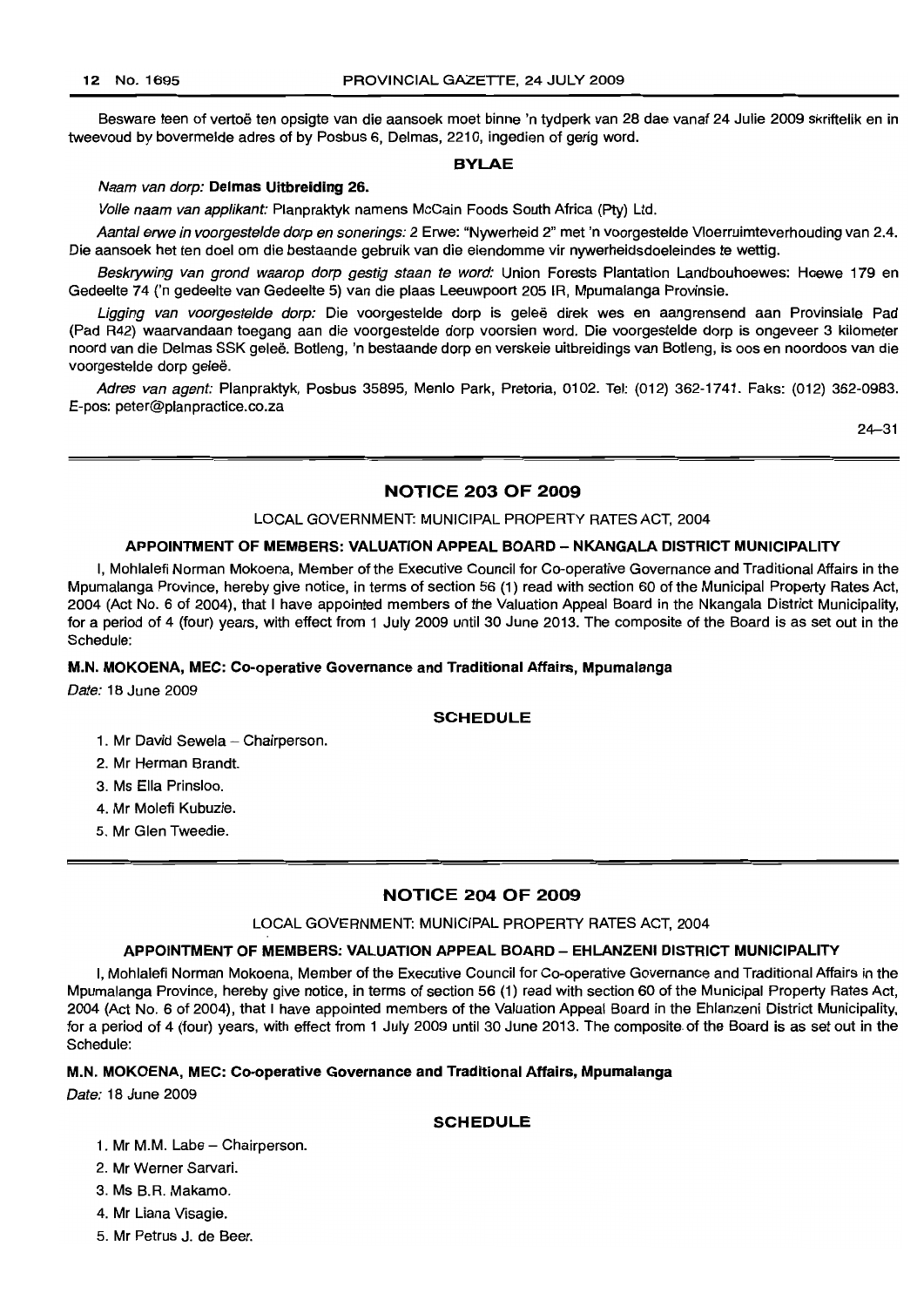#### No.1695 13

## **NOTICE 197 OF 2009**

#### NOTICE OF LAND DEVELOPMENT APPLICATION

#### (Regulation 21 (10) of the Development Facilitation Regulations in terms of the Development Facilitation Act, 1995)

Moyamanzi Farming cc herein represented by Navarre de Villiers, have lodged an application in terms of the Development Facilitation Act, 1995 (Act 67 of 1995) for the establishment of a Land Development Area on Portion 44 of the Klipkopje 228JT.

The application includes the following:

- The subdivision of the property into the following subdivisions, namely an area of approximately 62 Hectares; an area of approximately 104 Hectares; an area of approximately 1, 5 Hectares; an area of approximately 6 hectares an area of approximately 51 hectares and an area of approximately 24 hectares.
- The subdivision of the 62 Ha portion into 46 sub-divisions measuring between 4500 square meters and approximately 1 hectare each and a Remaining Portion of approximately 26Ha.
- The subdivision of the 104 Ha subdivision into Twenty Six (26) sub-divisions of approximately 1 hectare each and one portion of approximately 5 000 square meters and a Remaining Portion of approximately 78 hectares.
- The rezoning of the 24 hectare portion to Special/Accommodation.
- The removal of certain conditions and servitudes from the relevant Title Deeds.
- The suspension of the application of the laws appertaining to the subdivision of land (Act 70 of 1970).
- The suspension of any provisions of the Municipal Systems Act and/or the amendment of the Spatial Development Framework of Mbombela.
- The suspension and application of the Agricultural Holdings Act (Act 22 of 1919) and specifically the excision of the property from the provisions of the said Agricultural Holdings Act.
- The rezoning of the 6 hectare portion to Business.

The relevant plan(s), document(s), and information are available for inspection at the office of the Designated Officer, Mpumalanga Development Tribunal, Simunye BUilding, (corner De Waal & Anderson Streets), Nelspruit, for a period of 21 days from 10<sup>th</sup> July 2009.

The application will be considered at a Tribunal Hearing to be held at 18 Jones Street Nelspruit on the 30<sup>th</sup> September 2009 and the pre-hearing conference will be held at 18 Jones Street, Nelspruit on s" September <sup>2009</sup> at 09HOO.

Any person having an interest in the application should please note:

- 1 You may within a period of 21 days from the date of the first publication of this notice, provide the designated officer with your written objections or representations, or
- 2. If your comments constitute an objection to any aspect of the land development application, you may, but are not obliged to appear in person or through a representative before the Tribunal on the dates mention above.

Any written objection or representation must be delivered to the Designated Officer, Ms Refilwe Motaung, Mpumalanga Development Tribunal, Simunye Building, Nelspruit, or Private Bag X11219, Nelspruit, 1200, quoting Reference Number MDT061121071011BRIGHTSIDE & **KINGFISHER** ESTATE/55

You may contact the Designated Officer if you have any enquiries on telephone (013) 756 9018. Land Development Apolicant:

Navarre de Villiers P O Box 10007, Neispruit 1200 Cell: 083 626 4702; e mail: navarre@naturenet.co.za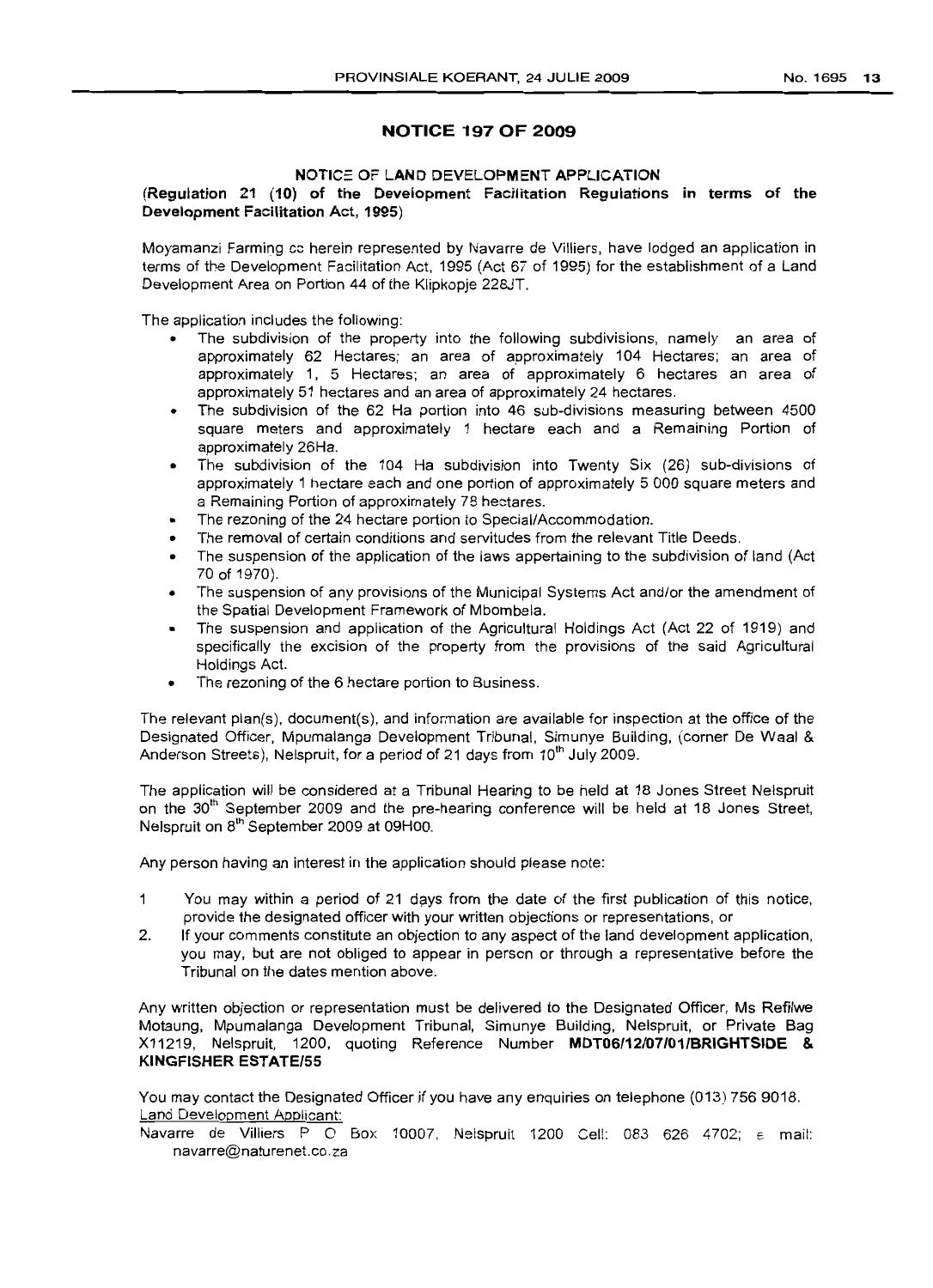## **NOTICE 197 OF 2009**

### **SATISO SESICELO SEKUTFUTFUKISWA KWENDZAWO [Regulation 21(10) we Development Facilitation Regulations in terms** of the **DFA, 1995]**

i-Moyamanzi Farming cc lemelwe u-Navarre de Villiers, bafake sicelo ngekweMtsetfo sisekelo lobukene netekutfutfukisa -Development Facilitation Act, 1995 (Act 67 of 1995) sekutfutfukiswa kwendzawo kuncenye 44 yeKlipkopje 228 J<sup>--</sup>.

Lesicelo sifaka ekhatsi lekulandzelako:

- Kusikwa kwalendzawo kuleti tincenye letilandzelako, letoba indzawo lecishe ilinganiswa netinsimu letingu-62; indzawo lecishe i1inganiselwa netinsimu letingu-1, 5; indzawo lecishe ilinganiswa netinsimu letingu-6 nendzawo lecishe ilinganiswa netinsimu letingu-24.
- Kusikwa kwalencenye lelinganiswa netinsimu letingu-62 kube tincenye letingu-46 letilinganiswa emkhatsini kwa 4500 tigaba nekwensimu leyodvwa, ngayinye, nencenye lesele lelinganiswa netinsimu letingu-26.
- Kusikwa kwalencenye lelinganiswa netinsimu letingu-104 kube tincenye letingu-26 letilingantiswa nelisimu leyodvwa ngayinye, nencenye lelinganiswa 5000 tigaba, nencenye lesele lelinganiswa netinsimu letingu-78.
- Lokubekelwa phambili lencenye lelinganiswa netinsimu letingu-24 kube yekubaluleka/indzawo yokuhlala.
- Lokukhishwa kwetimotsite netimvume tekusebentisa kwemhlaba kule-tayitela lefanele.
- Lokulengiswa kwemibandzela kwemtsetfo lemayelana nekusikwa kwemhlaba (Act 70 of 1970).
- Lokulengiswa kwanobe ngitiphi temfuno te-Municipal Systems Act ne/nobe kuguqulwa kwe Spatial Development Framework ye Mbombela.
- Lokulengiswa nemibandzela ye Subdivision of Agricultural Holdings Act (Act 22 of 1919) nekucondzisa kwekukhipha sitandi ngakwetemfuno kwayo i Agricultural Holdings Act.
- Lokubekelwa phambili lencenye lelinganiswa netinsimu letingu-6 kube yeBhizinisi.

Lokuphatselene nemidvwebo yekwakha, mibhalo lesemtsetfweni nemininingwane kuyatfolakala eHhovisi eSikhulu lesigcotshiwe, Mpumalanga Development Tribunal, kuSakhiwo sakaSimunye, (Corner De Waal & Anderson Street), eNaspoti, sikhatsi lesilinganiselwa emalangeni langemashumi lamabili nakunye (21) kusukela ngamhlaka 10 July 2009.

Sicelo sitawucubungulwa kuTribunal Hearing letawubanjelwa ku18 Jones Street, eNaspoti ngamhlaka 30 September 2009 nga 09hOO, Kulalelwa phambilini kwalesicelo kutawubanjelwa ku18 Jones Street, eNaspoti ngamhlaka 8 September 2009, nga 09hOO.

Noma ngubani lonenshisekelo ngalesicelo kumele ati loku lokulandzelako:

1. Uvumelekile kungakapheli emalanga langemashumi lamabili nakunye (21) kusukela ekuphumeni kwalesicelo, kuniketa SiKhulu LesiGcotshiwe lokubhaliwe macondzana nekuphikisana nobe mibono, nobe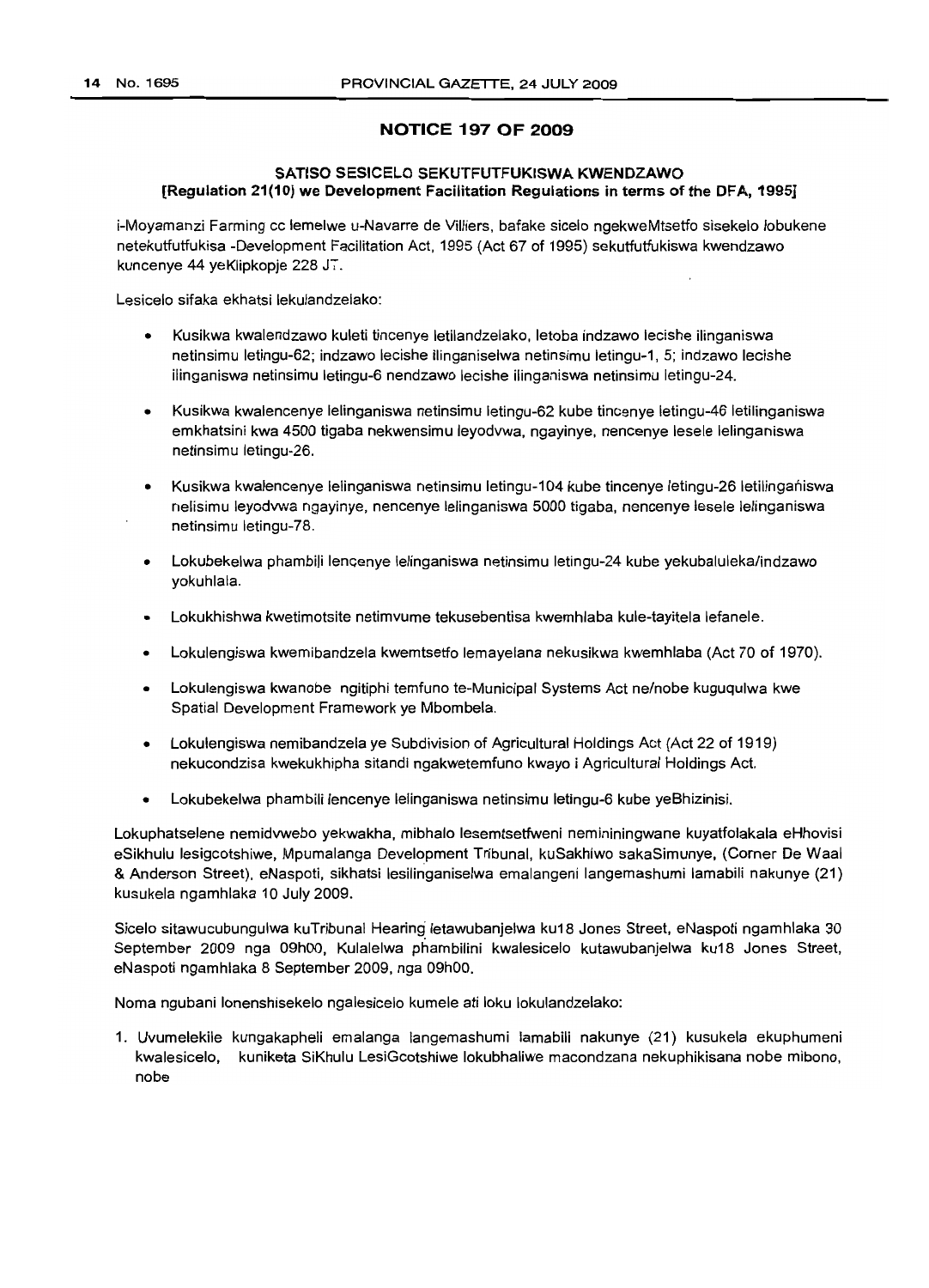2.Uma umbono wakho unekuphikisana naloxo lokuhlonpotwako mayelana nekutfutfukisa kwalomhlaba ungavela, keja akudzingeki kutsi uvele wena matfupha nobe loyo lokumele ku Tribunal kulamalanga langetulu labekiwe.

Noma yini lebhaliwe lephikisana nobe lephawula ngalokulokuhlongotwako ingatfunyelwa kuSiKhulu lesiGcotshiwe, Ms Refilwe Motuang, Mpumalaga Development Tribunal, kuSakhiwo sakaSimunye, eNaspoti, nobe kuPrivate Bag X11219, Nelspruit, 1200, uphinze lenombolo lenikiwe **MDT 06/12/07/01/BRIGHTSIDE & KINGFISHER** ESTATE/55.Ungatsintzana neSikhulu lesiGcotshiwe uma unemibuto kulicinqo (013) 756 9018.

Lofake Sicelo Sekutfutfukisa Navarre de Villiers P. 0 Box 10007, Nelspruit 1200 Cell: 0836264702 E-mail: navarre@naturenet.co.za

17-24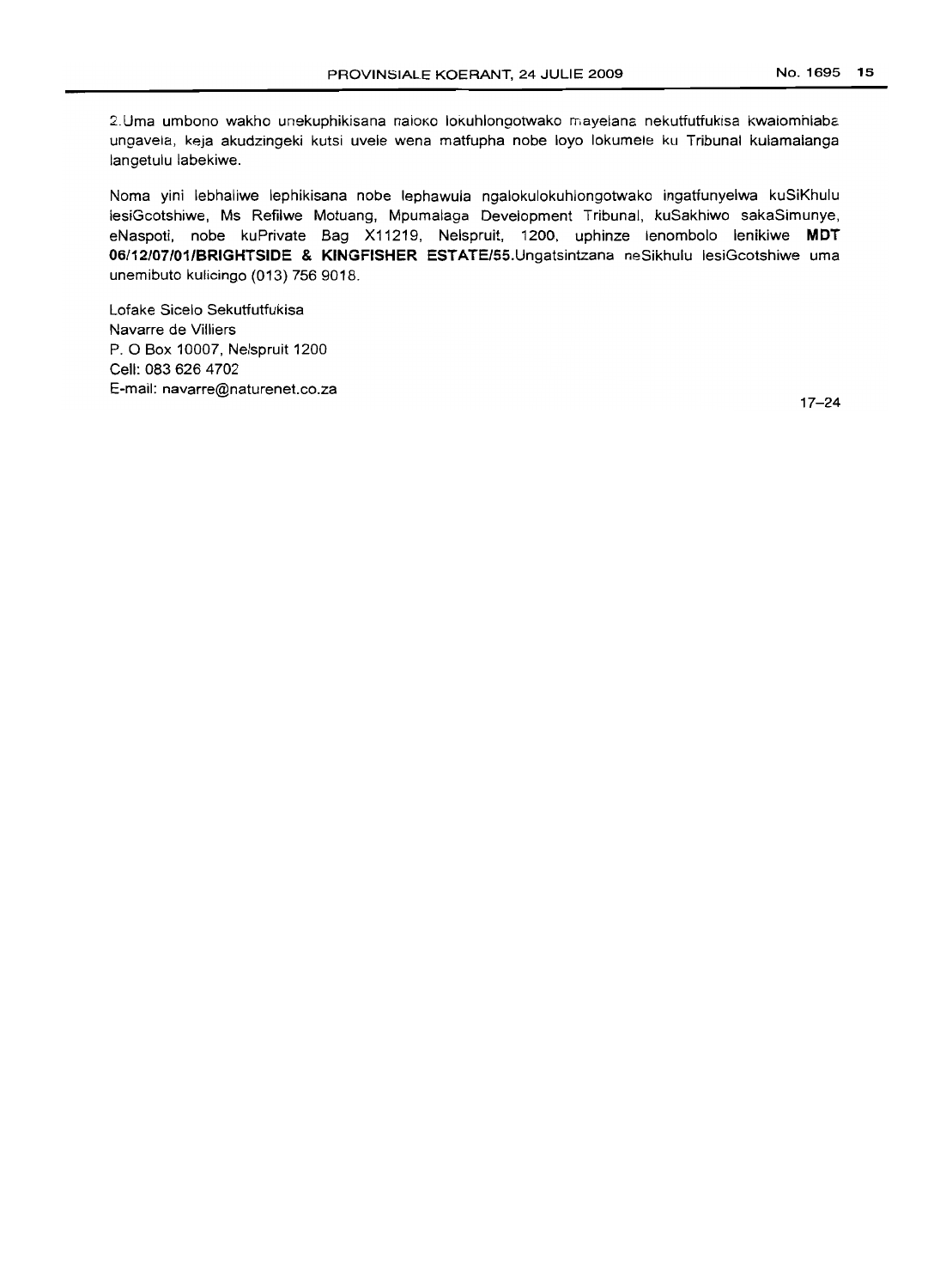#### **NOTICE 205 OF 2009**

## **NOTICE LAND USE AND PLANNING REGULATIONS, 293 OF THE BLACK ADMINISTRATION ACT 38 OF 1927**

## **PERMANENT PARK CLOSURE, SUBDIVISION AND REZONING OF -rHE FOLLOWING ERVEN IN SILOBELA EXTENSION 2 AND 3 AND ELUKWATINI A IN ALBERT LUTHULI MUNICIPALITY**

Notice is hereby given in terms of the Land use and Planning Regulations, 293 (Proclamation 293) of the Black Administration Act, 1927 (Act 38/1927), that Senza Manje Amalgamated Consultants being the authorized agent of the owner/s of the property mentioned below, intends to apply on behalf of the owner for the permanent park closure, subdivision and rezoning of the following erven:

- Erf 5413 Silobela Extension 3, Erf 3873 Silobela Extension 2 in Carolina rezoning from "Public Open Space" to "Residential".
- Erf 11, Erf 33, Erf 375, Erf 465, Erf 508, Erf 554, Erf 601 , Erf 248, Erf 680, Erf 819, Erf 832, Erf 871, Erf 940, Erf 957, Erf 1092, Erf 1157, Erf 1227 and Erf 1372 in Elukwatini A Township rezoning from "Public Open Space" to "Residential".

Particulars of this application will lie for inspection during normal office hours at the Office of Town Planner at Albert Luthuli Municipal Offices, attention Miss. S Mabuyakhulu, at 28 Kerk Street, Carolina, for a period of 28 days from 23 July 2009 until 20 August 2009.

Any person desirous of objecting to the proposed permanent park closure, subdivision and rezoning, or who wishes to make recommendations in this regard, should lodge such objections or recommendations as the case may be in writing and in duplicate to the Albert Luthuli Municipality at the above address or at P. 0 Box 24, Carolina, 1185 or fax (017) 7843 1631, within a period of 28 days from 23 July 2009 no later than 20August 2009.

Address of applicant: Senza Manje Amalgamated Consultants, PO Box 3066, Polokwane, 0699. Tel: (015) 291-3786 during office hours.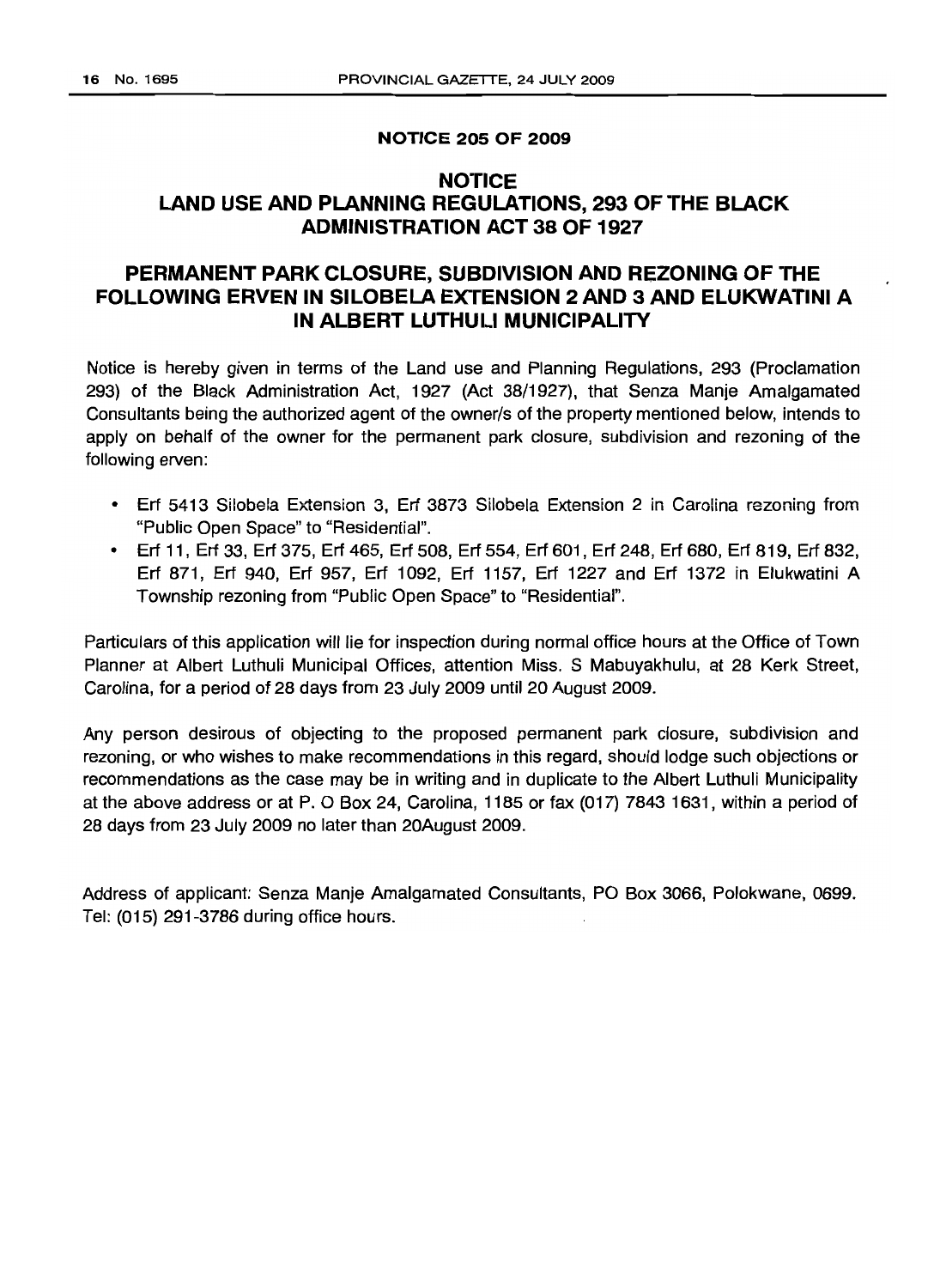## **NOTICE 205 OF 2009**

## **SATISO LAND USE AND PLANNING REGULATIONS, 293 OF THE BLACK ADMINISTRATION ACT 38 OF 1927 LlTIKO LETEKULIMA NEKUPHATFWA KWEMIHLABA KUGUQULWA KOKUSETJENTISWA KWENDZAWO LOKUMISELWE KUZITANDI EZINEZINOMBOLO EZILATELAVO ZASE SILOBELA EXTENSION 2 NAKU SILOBELA EXTENSION 3 BESE KUBA NASE ELUKWATINI A NGAPHANSI KUKA MASIPALATI WAKWA ALBERT LUTHULI MUNICIPALITY.**

Lesatiso sikhishwa ngokuya kweTimiso tekuLawula kokuSetjentiswa nekuHlela kweTindzawo lesikuSimemetelo-Mtsetfo Nombolo 293 kuloMtsetfo wokuPhatfwa kwalabaNsudvu, uMtsetfo Nombolo 38 lowashicilelwa ngo 1927, kwekutsi Senza Manje Amalgamated Consultants unikwe imvume ukuthi uhlongota kutaka sicelo egameni lebaniyo beziStandi esilatelayo, sokuvala unomphela kusetjentiswa kwalesitandi lesingunombolo esilatelayo lesiyindzawo levulekile yemphakatsi kuba ibe indzawo yokwakhwa emakhaya noma imiti. Kusetjentiswa kwalendzawo kutoguqulwa ekubeni "Indzawo Yemphakatsi Levuleki/e" ukuba ibe "Indzawo Yokwakha Emakhaya noma imiti". Nati istandi ezilatelawo ezizoshitshwa:-

- Sitandi nombolo 5413 Silobela Extension 3, Sitandi nombolo 3873 Silobela Extension 2 in Carolina kushintshwa kusukela levulekile yemphakatsi" kube "Indzawo Yokwakha Emakhaya noma imiti",
- Sitandi nombolo 11, Sitandi nombolo 33, Sitandi nom bolo 375, Sitandi nom bolo 465, Sitandi nombolo 508, Sitandi nombolo 554, Sitandi nombolo 601, Sitandi nombolo 248, Sitandi nombolo 680, Sitandi nombolo 819, Sitandi nombolo 832, Sitandi nombolo 871, Sitandi nombolo 940, Sitandi nom bolo 957, Sitandi nombolo 1092, Sitandi nombolo 1157, Sitandi nombolo 1227 bese kuba Sitandi nombolo 1372 kwindzawo yase Elukwatini A Elokishini kushintshwa kusukela levulekile yemphakatsi" kube "Indzawo Yokwakha Emakhaya noma imiti".

Mininingwane ngalesisicelo itabe ibekelwe kuba ihlolwe nanoma ngubani ngesikhatsi semahora emsebenti lapha emahhovisini aleliTiko IikaMasipala wase Carolina, owatiwa ngokuthi Albert Luthuli Municipality okunombolo 28 Kerk Street, Carolina, Lemininingwane itawubekwa sikhatsi lesitinsuku letingu 28 kusukela mhlaka 23 ku July 2009 kuyofika ku 20 August 2009. Sikhulu saleLitiko lekungabutwa kuso ngu Miss S. Mabuyakhulu ongu Planner wedolobha lase Carolina.

Nanoma ngubani lophikisana noma lonetiphakamiso letincomako noma lofuna kuncepheteliswa mayefana nalokuvalwa kokusetjentiswa kwalendzawo lokusahlongotwa angafaka lokokuphikisa, tiphakamiso letincomako noma sicelo sekuncepheteliswa ngalokubhaliwe lokuphindvwe emahlandla lamabili, kulomasipala kulelikheli leliniketwe langenhla noma kule P. O Box 24, Carolina, 1185 or fax (017) 7843 1631 esikhatsini lesiphakatsi kwetinsuku letingu 28 kusukela mhlaka 23 July 2009 (kungendluli kumhlaka 20 August 2009).

Likheli lalofaka lesisicelo: Senza Manje Amalgamated Consultants, PO Box 3066, Polokwane, 0699. Tel: (015) 291-3786 ngetikathi zomusebenzi.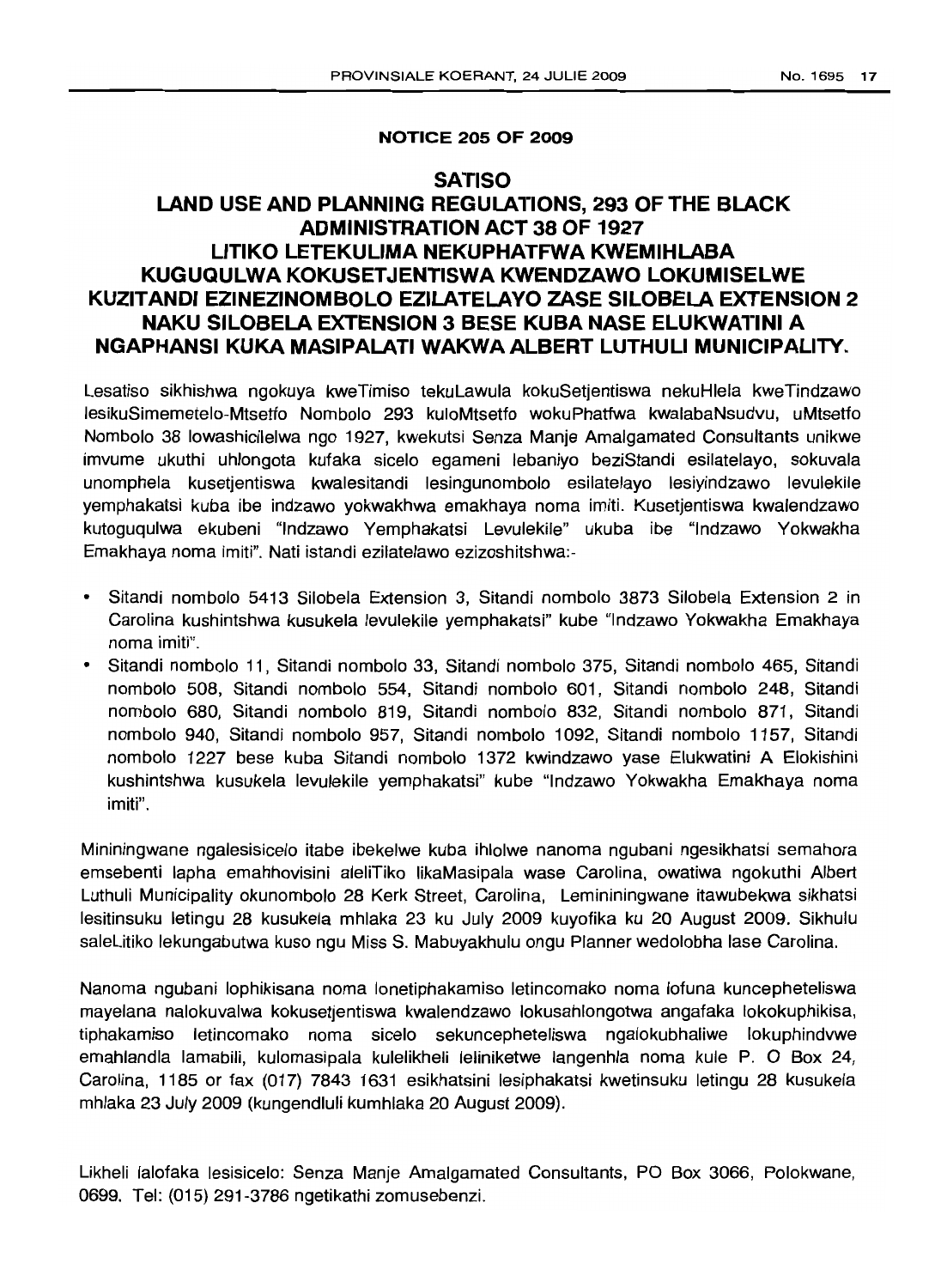## **LOCAL AUTHORITY NOTICES PLAASLIKE BESTUURSKENNISGEWINGS**

### **LOCAL AUTHORITY NOTICE 161**

SCHEDULE 16

#### [Regulation 16 (1)]

#### NOTICE OF INTENTION TO ESTABLISH TOWNSHIP BY LOCAL AUTHORITY

The Modimolle Municipality, hereby gives notice in terms of section 108 (1) (a) of the Town-planning and Townships Ordinance, 1986 (Ordinance 15 of 1986), that it intends establishing a township consisting of the following erven on part of the Remaining Extent of Portion 1 of the Farm Nylstroom Town and Townlands 419 K.R. to be known as Modimolle Extension 33:

Residential 1: 500.

Institutional (Church): 3.

Institutional (Crèche): 2.

Public Open Space: 11.

Further particulars of the township will lie for inspection during normal office hours at the office of the Town Planner, Room 32, Technical and Engineering Services Department, Civic Centre, O.R. Tambo Square, Modimolle Municipality, No.1 Harry Gwala Street, Modimolle, for a period of 28 days from 1.7 July 2009.

Objections to or representations in respect of the township must be lodged with or made in writing to the Town Planner at the above address or PO Box X1008, Modimolle, 0510, within a period of 28 days from 17 July 2009.

Ref No: 0 1564.

## **• PLAASLIKE BESTUURSKENNISGEWING 161**

BYLAE 16

[Regulasie 16 (1)]

KENNISGEWING VAN VOORNEME DEUR PLAASLIKE BESTUUR OM DORP TE STIG

Die Modimolle Munisipaliteit, gee hiermee ingevolge artikel 108 (1) (a) van die Ordonnansie op Dorpsbeplanning en Dorpe, 1986 (Ordonnansie 15 van 1986), kennis dat dit van voornemens is om 'n dorp bestaande uit die volgende erwe op 'n gedeelte van die Restant van Gedeelte 1 van die plaas Nylstroom Town en Townlands 419 K.R. en wat bekend sal staan as Modimolle Uitbreiding 33 te stig:

Residensieel 1: 500.

Openbare Ruimtes: 11.

Institusioneel (Kerk): 3.

Institusioneel (Crèche): 2.

Nadere besonderhede van die dorp lê ter insae gedurende gewone kantoorure by die kantoor van die Stadsbeplanner, Kamer 32, Tegniese- en Ingenieursdienste Departement, Burgersentrum, O.R. Tambo Plein, Modirnolle Munisipaliteit, Harry Gwalastraat 1, Modimolle, vir 'n tydperk van 28 dae vanaf 17 Julie 2009.

Besware teen of vertoë ten opsigte van die dorp moet skriftelik by of tot die Stadsbeplanner by bovermelde adres of Privaatsak X1 008, Modimolle, 0510, binne 'n tydperk van 28 dae vanaf 17 Julie 2009 ingedien of gerig word.

Verwys. No: 0 1564.

17-24

#### **LOCAL AUTHORITY NOTICE 169**

#### **GOVAN MBEKI MUNICIPALITY**

### SECUNDA AMENDMENT **SCHEME** 132

NOTICE OF APPROVAL

Notice is hereby given in terms of section 57 (1) of the Town-planning and Townships Ordinance, 1986 (Ordinance 15 of 1986), as amended, that the Govan Mbeki Municipality has approved the amendment of the Secunda Town-planning Scheme, 1993, by the rezoning of Stands 3777, Secunda, from "Institutional" to "Residential 3", subject to certain conditions.

Map 3A and scheme clauses are filed with the Director, Department of Agriculture and Land Administration, Nelspruit, as well as with the Manager, Physical Development, Municipal Offices, Secunda and are open for inspection during normal office hours.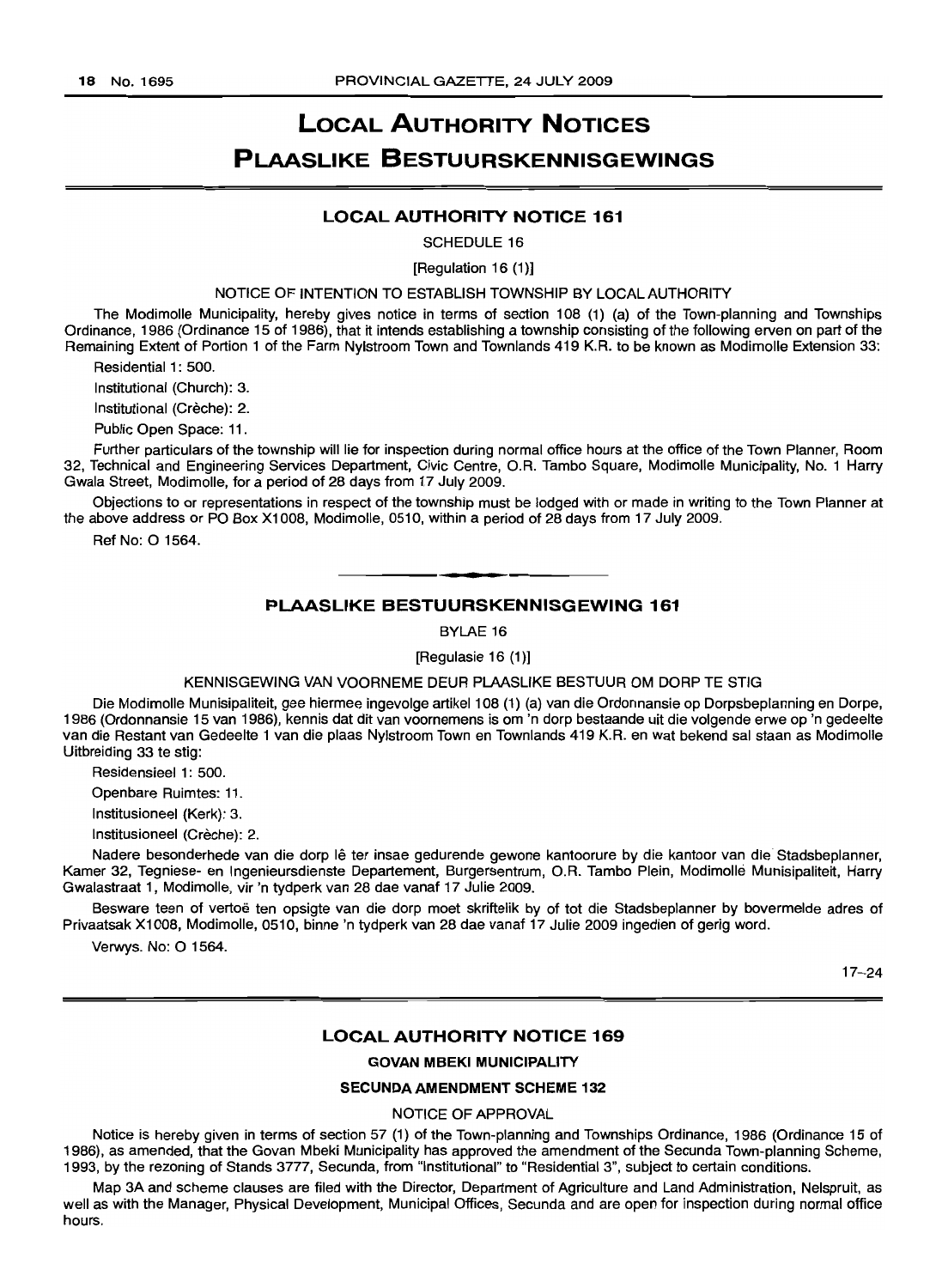This amendment is known as Secunda Amendment Scheme 132 and shall come into operation on the date of publication of this notice.

#### **Dr L H MATHUNYANE, Municipal Manager**

Private Bag X1017, Secunda, 2302

Notice No. 51/2009

## LOCAL AUTHORITY **NOTICE 170**

#### **STEVE TSHWETE AMENDMENT SCHEME 251**

NOTICE OF APPROVAL

Notice is hereby given in terms of section 57 (1) (a) of the Town-planning and Townships Ordinance, 1986 (Ordinance 15 of 1986, as amended), that the Steve Tshwete Local Municipality, has approved the amendment of the Steve Tshwete Townplanning Scheme, 2004, by the rezoning of Portion 1 of Erf 747 and Portion 1 of Erf 748, Middelburg (now known as Erf 11282), from "Residential 1" to "Residential 3".

Map 3 and the scheme clause of the amendment scheme will lie open for inspection at all reasonable times at the office of the Director-General, Mpumalanga, Provincial Administration, Department of Local Government and Housing, Witbank, as well as at the Municipal Manager, Municipal Buildings, Wanderers Avenue, Middelburg.

This amendment is known as Steve Tshwete Amendment Scheme 251 and shall come into operation on the date of publication of this notice.

#### W **0 FOUCHE, Municipal Manager**

Municipal Offices, Wanderers Avenue, PO Box 14, Middelburg, 1050.

Date: 24/07/2009 Ref: 15/4/4/242

#### **LOCAL AUTHORITY NOTICE 171**

#### **STEVE TSHWETE LOCAL MUNICIPALITY**

#### PERMANENT CLOSURE OF A PARK

Notice is hereby given in terms of section 68 of the Local Government Ordinance 17 of 1939 and Section 21 (a) of the Local Government: Municipal Systems Act, Act 32 of 2000, as amended, that the Steve Tshwete Local Municipality intends to permanently close a portion of the park Erf 6317, Mhluzi Extension 3.

A plan indicating the said park to be closed is available and may be inspected during office hours at office C310 of the Legal & Properties Department, Steve Tshwete Local Municipality, for a period of 28 days from date of publication.

Any person desirous of objection to the proposed closure or who wishes to make recommendations in this regard should lodge such objections or recommendations, as the case may be, in writing to the Municipal Manager, Steve Tshwete Local Municipality, P.O. Box 14, Middelburg, 1050, to reach him on or before 28 August 2009.

#### W. D. **FOUCHE, Municipal Manager**

Civic Centre, PO Box 14, Middelburg, 1050.

### **LOCAL AUTHORITY NOTICE 172 OF 2009**

#### NOTICE OF APPLICATION FOR ESTABLISHMENT OF A TOWNSHIP ANNEXURE 11 (REGULATION 21)

The Steve Tshwete Municipality hereby gives notice in terms of section 96 (6) (a) of the Town Planning and Townships Ordinance, 1986 (Ordinace 15 of 1986) that an application to establish the township referred to in the Annexure hereto has been received by it.

Particulars of the application will lie for inspection during normal office hours at the office of the Town Secretary, Second Floor, Wanderers Avenue, Middelburg for a period of 28 days from 24 July 2009.

Objections to or representations in respect of the application must be lodged with or made in writing to the Town Secretary at the above address or at POBox 14, Middelburg, 1050, within a period of 28 days from 24 July 2009.

#### **ANNEXURE**

#### Name of township: **Middelburg Extension 39**

Full name of applicant: Townscape Planning Solutions (P.O. Box 375, Emalahleni, 1035) on behalf of Oluf Hendrik Erichsen and the estate of the late Margaretha Aletta Erichsen.